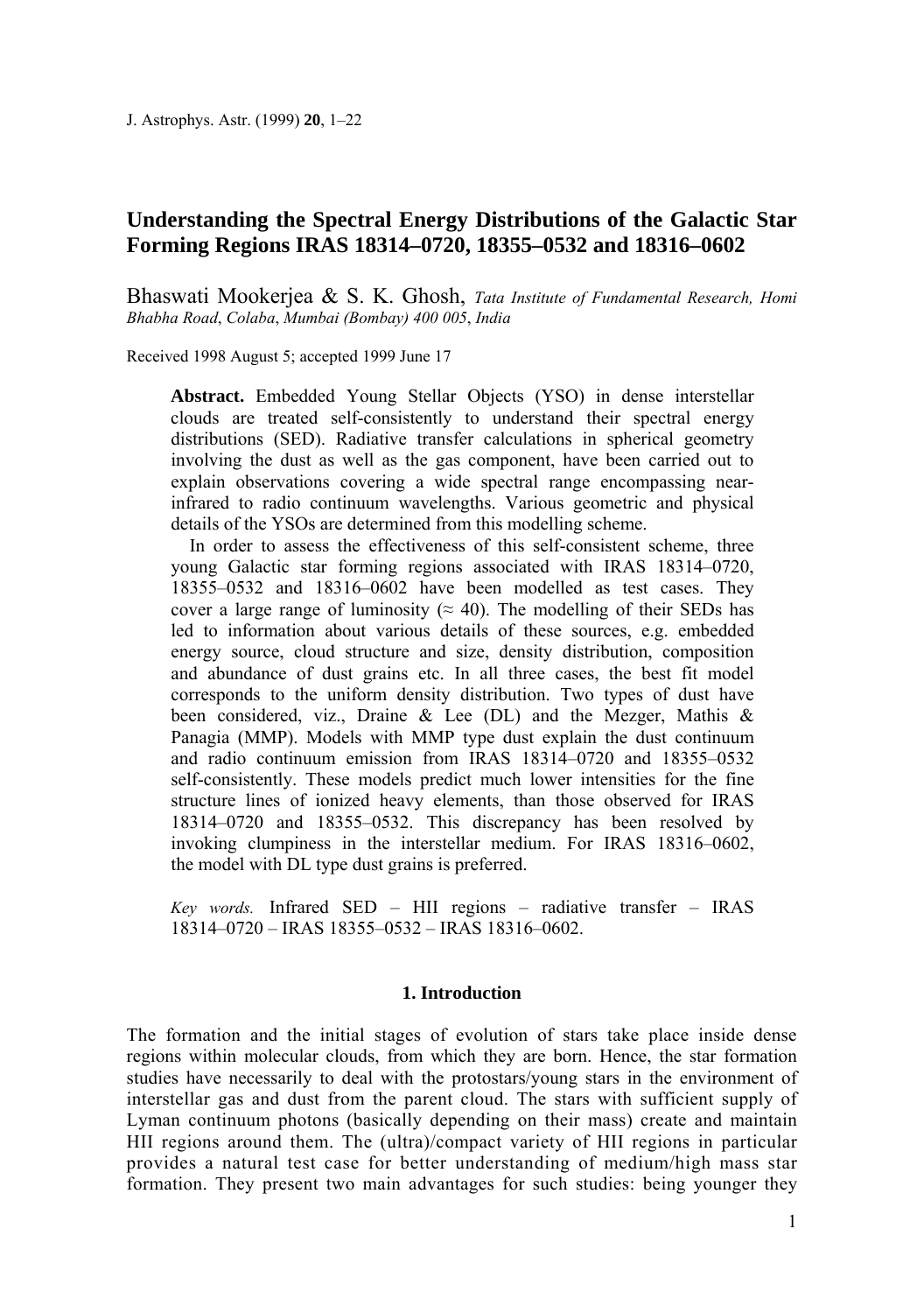allow one to probe the physical processes closer in time to the formation of the embedded star, and secondly they have simpler geometrical shapes (e.g. with spherical/ cylindrical symmetry), thus providing opportunity for direct comparison between the observations and the predictions of detailed numerical models. In addition, being of the higher luminosity class (roughly between ZAMS O4 and B0.5), observationally they can be studied over larger distances (almost any part of the Galaxy) in the radio continuum as well as infrared/sub-mm. Available observational data regarding continuum emission from Galactic compact HII regions span a wide spectral range covering near-infrared (NIR) to sub-millimeter wavelengths. Whereas the atmospheric windows in NIR, sub-millimeter and a few restricted ones in the mid-IR (MIR) have been used extensively, the peak of the spectral energy distribution (SED) lies invariably in the far-IR (FIR) waveband which is inaccessible from the earth-based observatories. The work horse for the high angular resolution FIR measurements of Galactic star forming regions has been the Kuiper Airborne Observatory, occasionally supplemented by balloon-borne telescopes. Although the InfraRed Astronomy Satellite (IRAS) offers the only near all sky and most complete data base, its poorer angular resolution limits its usefulness, particularly for the study of compact HII regions. However, this situation is about to change drastically with the advent of the European Space Agency's Infrared Space Observatory (ISO) mission. ISO with improved photometric sensitivity as well as spectral and angular resolution, will open up enormous opportunity to perform detailed studies of Galactic star forming regions in the entire infrared waveband encompassing Near through Mid to Far Infrared. Most of the infrared continuum emission from the embedded YSOs originating from the interstellar dust component will be measured throughout the 2.5–200 µm region with greater photometric precision and with diffraction limited angular resolution, by the ISO instruments. In addition, the spectroscopic data will help understand the composition as well as physical parameters of the interstellar gas component.

Keeping the above in mind, the present study is a step in trying to establish a selfconsistent yet simple scheme of modelling Galactic compact HII regions in spherically symmetric geometry. Here, by self-consistent we mean that the same geometric and physical configuration fits the observed data for the emission from the dust (most of the infrared, sub-mm, mm part of the SED) as well as the emission from the gas (radio continuum, fine structure line etc). The main aim is to extract maximum possible information regarding the geometric and physical details of the star forming region from the observed SED. In addition to predicting the continuum infrared emission from the dust, the gas component has also been integrated in a self consistent manner, thereby predicting the absolute and relative strengths of atomic/nebular lines as well as the radio continuum emission.

In order to assess the usefulness of the above scheme, three Galactic embedded YSOs (IRAS 18314–0720, 18355–0532 and 18316–0602; most likely in compact HII region phase, have been selected for modelling. These sources have been chosen based on availability of relevant observational data; and also to cover a wide range of total luminosity (a factor of  $\approx$  40). These three sources IRAS 18314–0720, 18355– 0532 and 18316–0602 have luminosities  $1.02 \times 10^6$ ,  $1.4 \times 10^5$  and  $2.5 \times 10^4 L_{\odot}$ respectively (which correspond to single ZAMS stars of type O4, O6.5 and B0). Although at this point of time the available amount of validated ISO data in public domain is rather limited, much more sophisticated application of this scheme is anticipated in the future.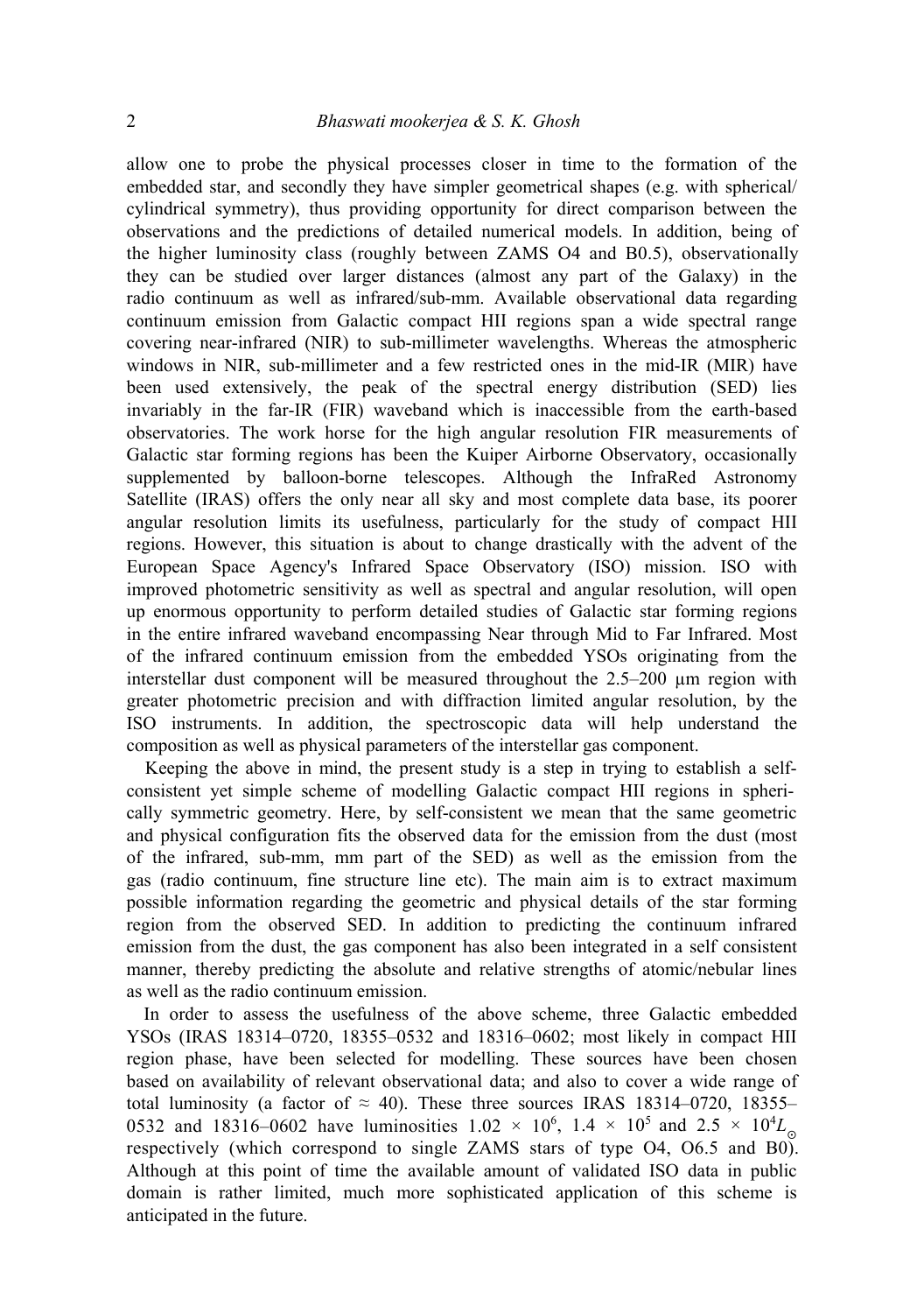The outline of this paper is as follows. Section 2 describes the modelling scheme including the treatments of radiative transfer in the dust and the gas components respectively. Section 3 presents the observational constraints of the three sources, and the results of modelling in the form of geometrical and physical information extracted about these sources. Conclusions are summarized in section 4.

# **2. The modelling scheme**

A compact HII region is modelled as a spherically symmetric cloud (made of typical interstellar gas-dust material), powered by centrally embedded single or a cluster of zero age main sequence  $(ZAMS)$  star/(s). This cloud is assumed to be immersed in an isotropic radiation field (typical Interstellar Radiation Field, ISRF). The interstellar gas and the dust is assumed to follow the same radial density distribution law, but with the following difference—whereas the gas exists throughout the cloud (i.e. right from the stellar surface up to the outer boundary of the cloud,  $R_{\text{max}}$ ; see Fig. 1), there is a natural lower limit to the inner boundary,  $R_{\text{min}}$ , for the dust distribution (i.e. a cavity in the dust cloud). This is because the dust grains are destroyed when exposed to excessive radiative heating. The gas to dust ratio, where they co-exist  $(R_{\text{min}} < r < R_{\text{max}})$ , is assumed to be constant. The position of the ionization front *(R*HII, refer to Fig. 1) depends on the effective temperature and luminosity of



Figure 1. Schematic diagram of the model star forming region.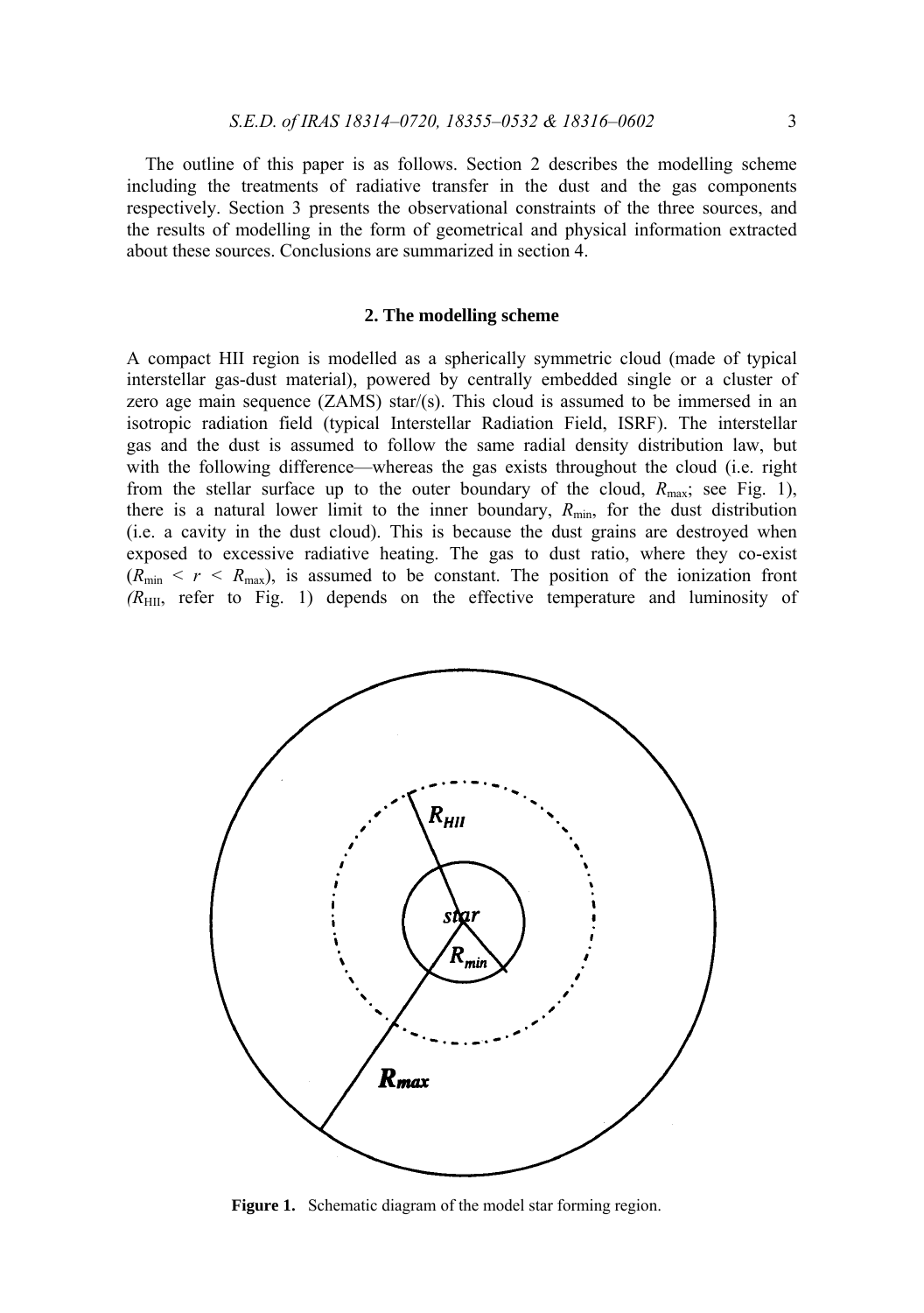the exciting star, as well as the density of the gas. The case,  $R_{\text{HII}} < R_{\text{min}}$  is also possible, if either the star is not hot enough and/or the density of gas around the star is quite high.

Modelling a specific compact HII region involves matching the predicted emergent spectral (continuum) shape with the measured SED and comparing the relative and absolute strengths of the atomic/nebular spectral lines from the gas component with spectroscopic observations (if available).

The following are the inputs for individual runs of the modelling scheme:

- (i) the total luminosity;
- (ii) the spectral shape of the radiation emerging from the embedded source/(s) (sensitive to the assumed Initial Mass Function and upper mass cut off, in case of a star cluster);
- (iii) the gas to dust ratio;
- (iv) the properties of the dust grains (of each type considered);
- (v) the ISRF incident at the outer boundary;
- (vi) the elemental abundances in the gas component (which is assumed to be uniform throughout the cloud).

The total luminosity of the embedded energy source/(s) is frozen at the value determined by integrating the observed continuum SED. The embedded energy source/ $(s)$  is varied between a single ZAMS star and a cluster of ZAMS stars. The canonical value of 100:1 for the gas to dust ratio by mass is used initially, but varied if no acceptable model can be constructed to fit all the data. Two types of dust have been considered here, that of Draine & Lee (1984; hereafter DL) and Mezger, Mathis & Panagia (1982; hereafter MMP). Within each type, dust consists of grains of different composition and size (see section 2.1.1). The ISRF has been taken from Mathis, Mezger & Panagia (1983), and has been held fixed for all model runs. The gas component is assumed to be consisting of either (**a**) only hydrogen (section 2.2.1); or (**b**) typical HII region abundance as listed by Ferland (1996) (section 2.2.2). In the latter case, only elements with abundance (relative to hydrogen) higher than  $3.0\times10^{-6}$  have been considered. In some model runs for a specific HII region, the elemental abundances used by earlier worker/(s) have been used for comparison. Although the elemental abundance is the same throughout the cloud, the ionization structure and the various level populations depend on several physical parameters including the local radiation field.

The following parameters are explored in order to get an acceptable fit to all the data:

- (i) geometric details like  $R_{\text{max}}$  and  $R_{\text{min}}$  ( $R_{\text{min}}$  will not violate radiative destruction of grains);
- (ii) radial density distribution law (only three power laws have been explored, viz.,  $n(r) \approx r^0, r^{-1}$  or  $r^{-2}$ );
- (iii) total radial optical depth due to the dust (inclusive of all constituents) at any selected wavelength;
- (iv) the dust composition or relative fractions of different constituent grain types (see section 2.1.1).

The interstellar cloud is divided into 141 radial grid points. Near both the boundaries, these grid points are logarithmically spaced (in the rest of the cloud, a linear grid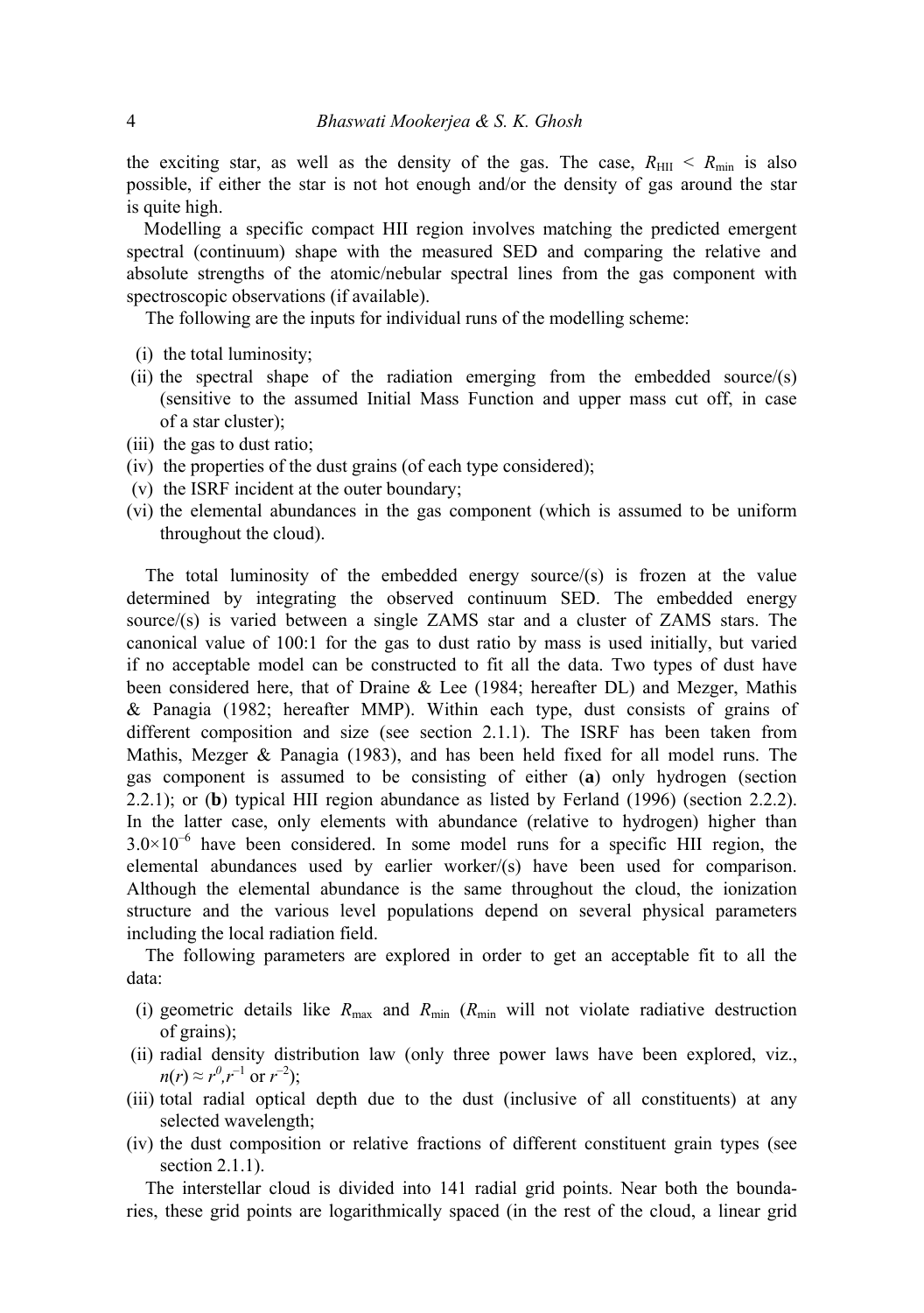has been used). The frequency grid consists of 89 points covering the wavelength range 944 A to 5000 um.

# 2.1 *Radiative transport through the dust component (D1)*

The radiative transport through the dust component has been carried out by using a programme based on the code CSDUST3 (Egan, Leung & Spagna 1988). We have improvised this code by generalizing the boundary conditions leading to much better flexibility for modelling typical astrophysical sources. The moment equation of radiation transport and the equation of energy balance are solved simultaneously as a two-point boundary value problem in this programme. The effects of multiple scattering, absorption and re-emission of photons on the temperature of dust grains and the internal radiation field have been considered. In addition, the following details, viz., the radiation field anisotropy, linear anisotropic scattering and multi grain components are also included. The entire relevant spectral range covering right from the UV wavelengths to the millimeter region has been considered (the frequency grid consists of 89 points).

For preserving the energetics precisely and self-consistently, the total energy available for heating of the dust component includes all three components (all components being binned into the respectively relevant spectral grid elements):

- (i) the star cluster/ZAMS stellar luminosity in photons below the Lyman limit  $(\lambda > 912 \text{ Å})$ ;
- (ii) a part of the Lyman continuum luminosity of the embedded star,  $(\lambda < 912 \text{ Å})$ , directly absorbed by the dust; and

(iii) a fraction of the same reprocessed by the gas.

The last contribution, viz., the reprocessed Lyman continuum photons, has been quantified by the prescription of Aller & Liller (1968) that each Lyman continuum photon emitted by the star ultimately leads to one Ly- $\alpha$  photon and one Balmer- $\alpha$ photon.

From the resulting dust temperature distribution in the cloud, the emergent intensities as a function of frequency at various impact parameters (depending on the radial grid) are calculated. Hereafter, the above modelling scheme is referred to as " $DI"$ .

### 2.1.1 *Dust grains*

Two different approaches have been taken to deal with the dust grains in the present study. The first approach, referred to as "DL" (since largely based on grain properties of Draine  $\&$  Lee (1984)), is summarized below. The physical properties of the grains, viz., absorption and scattering efficiencies,  $Q_{\text{abs}}(a, v), Q_{\text{sea}}(a, v)$ , and the scattering anisotropy factor,  $g(a, v)$ , for all sizes  $(a)$  and frequencies  $(v)$  have been taken from the tables of B.T. Draine's home page which are computed similar to Laor & Draine (1993). These have a finer grid of grain sizes than Draine & Lee (1984). Three types of most commonly accepted variety of interstellar dust have been included in this DL case, viz., (**i**) Graphite, (**ii**) Astronomical Silicate and (**iii**) Silicon Carbide (SiC). The relative abundances of these three types of grains are used as parameters to fit the observed SED well.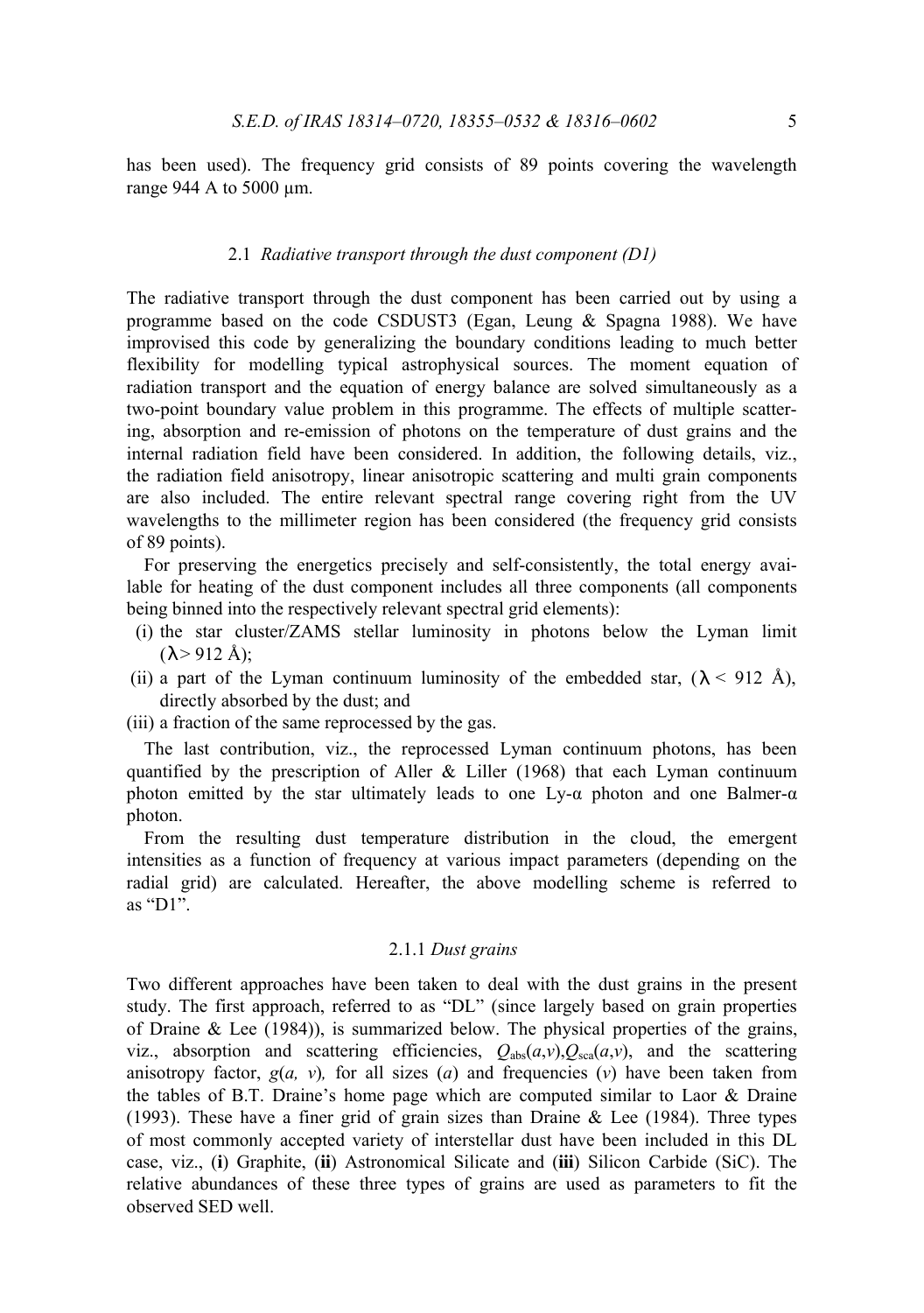In the second approach, the dust grain properties proposed by Mezger, Mathis  $\&$ Panagia (1982) have been used. This approach, hereafter "MMP", has been considered since it has been found very useful in explaining the SED of certain class of YSO's (Butner *et al.* 1994). This type of dust consists of graphite and silicate only, but their absorptive and scattering properties differ substantially from those for the DL case.

The size distribution of the dust grains is assumed in accordance with Mathis, Rumpl & Nordsieck (1977), to be a power law, viz.,  $n(a)da \sim a^{-m}da$ ,  $a_{min} \le a \le a_{max}$ with  $m = 3.5$ . The lower and upper limits of the grain size distribution  $a_{min}$  and  $a_{max}$ have been chosen as recommended by Mathis, Mezger & Panagia (1983), to be 0.01 µm and 0.25 µm respectively.

# 2.2 *Radiative transport through the gas component*

Two independent approaches have been taken to deal with the radiative transfer through the gas component in spherical geometry. The first one takes a very simplistic view considering photoionization and recombination of hydrogen alone, neglecting other heavier elements, as well as the gas-dust coupling (where they co-exist). The treatment of this first approach has been entirely developed in the present study.

The second approach is more sophisticated and considers several prominent elements in the gas phase of the cloud. In addition to photoionization and recombinetion, other physical processes like collisional excitation and de-excitation, grain photoionization and gas-dust coupling are also included. This detailed modeling involves the use of the photoionization code CLOUDY (Ferland 1996), which has been supplemented with a software scheme developed in the present work, to make the model predictions more realistic and easy to compare with observations.

Whereas the first approach has been used to compute the expected radio continuum emission (without any assumption about optical thinness of the gas at radio wavelength), the second one is used for predicting the atomic/ionic nebular line emission strengths. Both these approaches are discussed next.

# 2.2.1 *The simple approach (G1)*

In the simple approach, since only hydrogen has been considered, the ionization structure of the gas can be specified by,  $R_{\text{HII}}$ , the location of the boundary of the HII region (see figure 1).  $R_{\text{HII}}$  has been determined by considering the radiative transfer of Lyman continuum photons from the embedded star cluster/ZAMS star through the cloud. The effect of the dust component in extinguishing the radiation field, has been considered whenever necessary (cases satisfying  $R_{min} < R_{HII} < R_{max}$ ). In addition, the radio continuum emission has been computed including the effect of appropriate radio optical depth (self absorption). Emission of relevant recombination lines from the ionized gas has been quantified for their role in the radiative transfer through the dust component. Hereafter, this simplistic modelling of the radiative transfer of UV and radio through the interstellar cloud will be referred to as "G1". Appendix 1 gives more details of this treatment.

# 2.2.2 *The detailed approach (G2)*

For the detailed approach to the radiative transfer through the gas component, the code CLOUDY (Ferland 1996), supplemented by a software scheme developed in the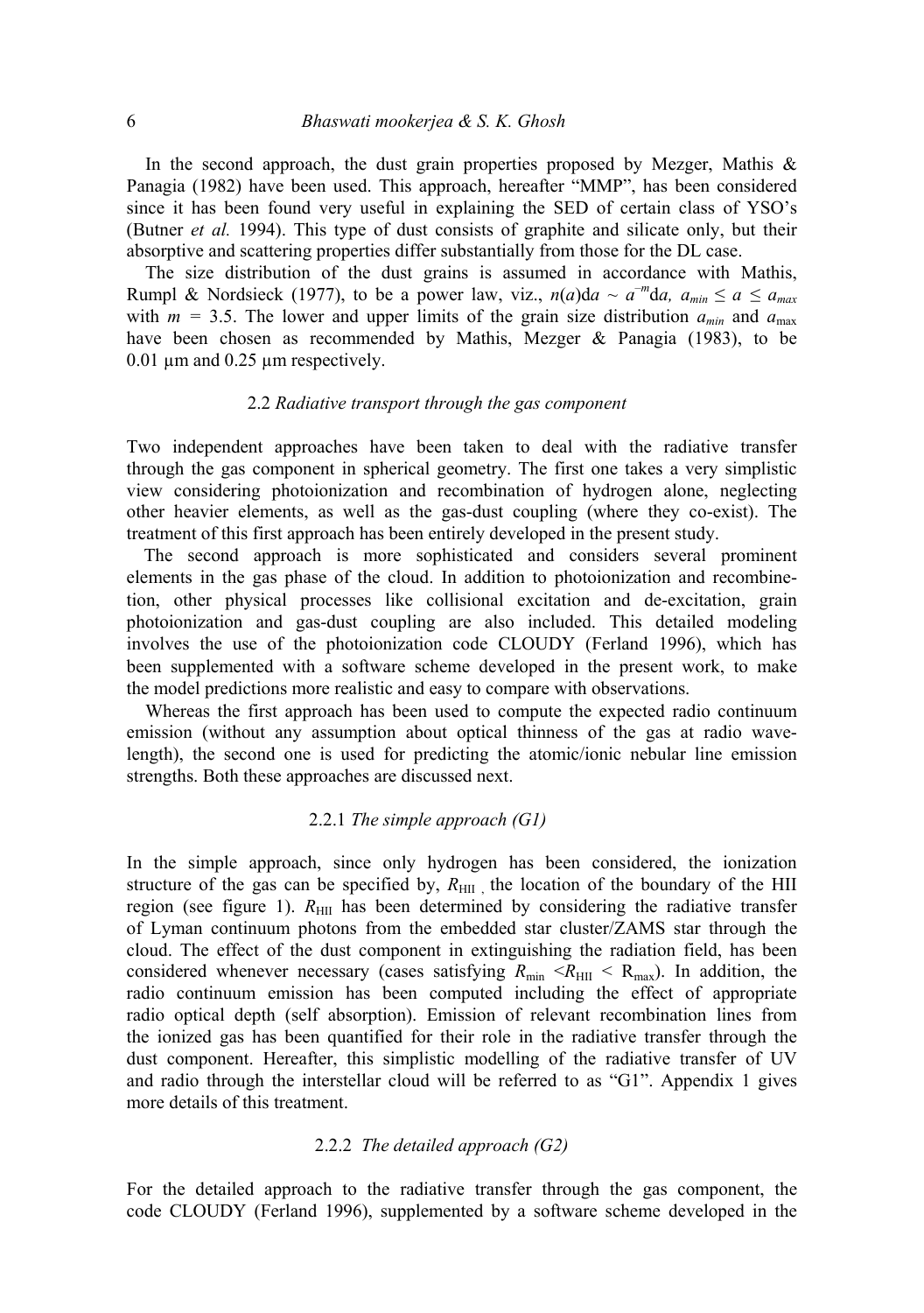present study, has been used. The supplementary scheme improves the modelling by (i) emulating the exact structure of the compact HII region; and (ii) including the absorption effects of the dust (present within the line emitting zones), on the emergent line intensities. This detailed approach self-consistently deals with almost all physical processes (radiative-collisional equilibrium) important in and around a photoionized nebula. It simultaneously looks for statistical and thermal equilibrium by solving the equations balancing ionization-neutralization processes and heating-cooling processes. It predicts physical conditions of the gas, e.g., ionization, level populations, temperature structure, and the emerging emission line spectrum. The gas component of the cloud has been considered with typical HII region abundance, as tabulated in Ferland (1996). This is an average of Baldwin *et al.* 1991, Osterbrock, Tran & Veilluex 1992, and Rubin *et al.* 1991, unless specified otherwise. Only the elements with abundance relative to hydrogen, higher than  $3.0 \times 10^{-6}$  have been used. This results into the following elements: H, He, C, N, O, Ne, Mg, Si, S and Ar. The grains of the Astronomical Silicate and Graphite types have been introduced at and beyond a radial distance from the exciting star such that they do not heat up above their sublimation temperature. The heating (photoelectric) and cooling (collisional) due to grains have been considered. The effect of a constant cosmic ray density on the gas is included (which affects energy deposition and ionization).

To be self-consistent with the radiative transfer treatment through the dust component (D1), the entire cloud is considered to be consisting of two spherical shells, the inner one made of gas alone and the outer one with gas and dust. The boundary between the two shells,  $R_{min}$  is taken from the corresponding best fit D1(DL) or D1(MMP) model. CLOUDY is run twice, the first time (RUN1) for the inner pure gas shell with the central energy source. The continuum emerging from RUN1 is used as input to the second run (RUN2) for the outer shell. The emerging line spectrum from RUN1 is transported to an outside observer, through the second (outer) shell by considering the extinction due to the entire dust column present there. For every spectral line considered, its emissivities from individual radial zones of RUN2 are transported through the corresponding remaining dust column densities within the outer shell. The emerging line luminosities from RUN1 and RUN2 are finally added to predict the total observable luminosity. This detailed modelling scheme will be referred to as "G2" in the later text.

A total of 27 most prominent spectral lines (from various ionization stages of the above mentioned 10 elements) have been considered. From an observational point of view, the reliable detectability of any spectral line will depend on experimental detail like: the instrument line function (spectral resolution); as well as the strength of the continuum in the immediate spectral neighbourhood of the line. An attempt has been made to predict line intensities for those lines which are detectable by the spectrometers onboard ISO (SWS & LWS).

A line has been defined to be "detectable" only if the expected power incident on the detector, due to the spectral line is more than 1% of the continuum (from the same astrophysical source, originating from the dust) in the corresponding resolution element. An instrumental resolution in the range 1000–20000 has been reported for ISO spectrometers depending on the wavelength (de Graauw *et al.* 1996; Swinyard *et al.* 1996). The lines are in general narrower than the resolution element if the widths are thermal. Only the lines turning out to be "detectable" according to the above criteria are presented with details.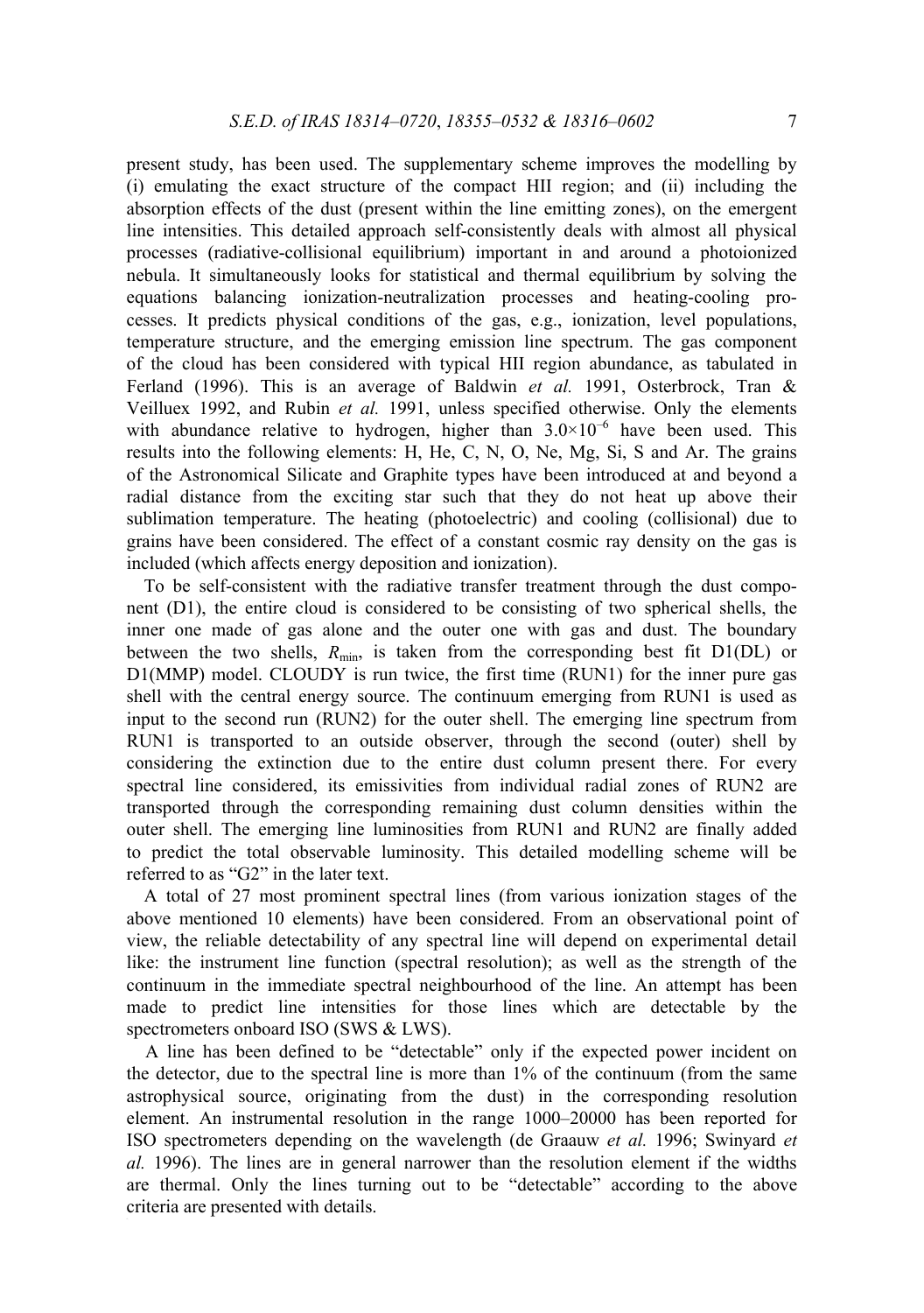# **3. Study of the galactic star forming regions: IRAS 183140720, 183550532 and 183160602**

With the aim of extracting important geometrical and physical details of the galactic star forming regions—IRAS 18314–0720, 18355–0532 and 18316–0602, the modelling scheme described earlier, has been applied. These sources have been selected to cover a range of  $\approx$  40 in the total luminosity. In addition, they have adequate observational data necessary to constrain the modelling. In what follows, the observations available for these sources and the results of modelling them, are described.

### 3.1 *IRAS 18314–0720*

The IRAS Point Source Catalog (hereafter, IRAS PSC) source 18314–0720 has flux densities of 156, 648, 4714 and 8089 Jansky in 12, 25, 60 and 100 µm bands respectively. Although this source did not appear in the original IRAS Low Resolution Spectra Atlas  $(8-22 \mu m)$ ; hereafter LRS), later analysis released the LRS spectrum of this source (Volk & Cohen 1989). Based on the LRS spectrum, forbidden lines of ions of neon and sulphur have been identified as well as possible detection of features due to Polycyclic Aromatic Hydrocarbons have been reported (Jourdain de Muizon *et al.*  1990). Recently, mid and far infrared spectroscopic detection of several ionic lines based on Kuiper Airborne Observatory measurements have become available (Afflerbach *et al.* 1997). IRAS 18314–0720 corresponds to the Revised Air Force Geophysical Laboratory source RAFGL 2190, which was detected in 4.2, 11, 20 and 27 µm bands. IRAS 18314–0720 was included in the IRAS colour selected sample of Chini *et al.* (1986) for study at 1.3 mm continuum and near infrared mapping (Chini *et al.* 1987), Bronfman *et al.* (1996) have detected *CS* emission at 98 GHz from IRAS 18314–0720. In a search for  $NH_3$  and  $H_2O$  maser sources associated with this source, the former has been detected but not the latter (Churchwell *et al.* 1990).

The radio continuum emission from the HII region associated with IRAS 18314– 0720 has been observed at various frequencies. The IRAS PSC associates 18314– 0720 with radio continuum sources of Parkes and Bonn surveys of the Galactic plane at 5 GHz (Haynes *et al* 1979; Altenhoff *et al* 1979). Later surveys, some with higher angular resolution at 1.4, 5 and 10 GHz have detected this source (Handa *et al.* 1987; Becker *et al.* 1994; Griffith *et al.* 1995; Zoonematkermani *et al.* 1990). It has also been mapped with high angular resolution at 1.5, 4.9 and 15 GHz (Garay *et al.* 1993).

# 3.1.1 *Observational constraints*

Among all available observational data for IRAS 18314–0720, those most relevant for constraining the modelling are chosen based on their quality/sensitivity and the beam size (a smaller beam size is preferred since we are dealing with compact HII regions which are barely resolved in mid and far infrared wavebands). These include: IRAS PSC, LRS, 1.3 millimeter and the near infrared data for constructing the continuum SED. Observations at wavelengths longer than 1.3 mm have not been used to constrain the models because at these wavelengths the free-free emission from the gas will be a major contributor. Hence in order to compare with the dust continuum emission predicted by the models, one would need to subtract out the estimated freefree emission from the measurements. From the observations at 7 mm (Wood *et al.*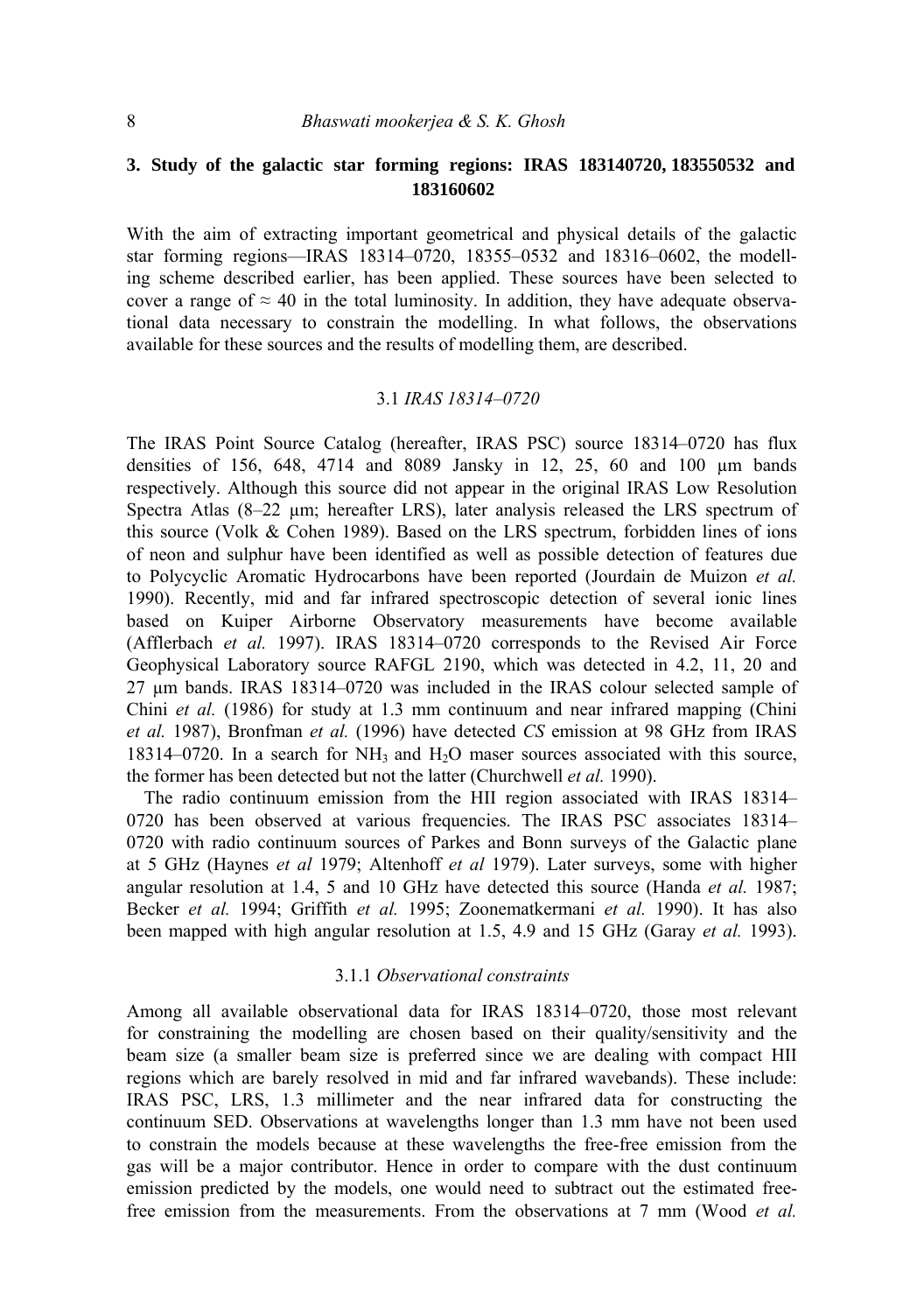1988) it is clear that, the contamination due to the free-free emission is negligible at 1.3 mm. The infrared forbidden line measurements of ions though detected in LRS, they are only qualitative in nature, hence the only quantitative data from the Kuiper Observatory has been used in the present study. The distance to this source has been taken to be 9.4 kpc from Chan *et al.* (1996). Accordingly the total luminosity (from the observed SED) turns out to be  $1.02 \times 10^6$  L<sub>o</sub>. The radio continuum measurements at 5 GHz (VLA) and 10 GHz (Nobeyama) by Garay *et al.* (1993) and Handa *et al.*  (1987) respectively, have been used for model fitting.

# 3.1.2 *Results of modelling*

With the above observational constraints, the spherically symmetric radiative transfer model D1 has been run (with both DL and MMP type of dust) exploring various parameters described earlier.

The resulting best fit model for the DL dust case, corresponds to:

- (i) a single ZAMS star of type  $04$  ( $T_{\text{eff}}$  = 50,000 K) as the embedded source;
- (ii) a uniform density distribution (i.e.  $n(r) = n_0$ );
- (iii) the radial optical depth at  $100\mu$ m,  $\tau_{100} = 0.1$ ;
- (iv) the gas to dust ratio by mass,  $100:1$ ;
- (v) the density  $n_H = 1.15 \times 10^4 \text{cm}^{-3}$ ;
- (vi)  $R_{\text{max}} = 2.5 \text{pc}$ ;
- (vii)  $R_{\text{min}} = 0.05$  pc; and
- (viii) the dust composition,silicate: graphite: silicon carbide in 7.2:45.3:47.5% proportion.

This D1(DL) model predictions fit the observed SED extremely well, which is shown in Fig. 2. The predicted radio continuum emission at 5 GHz (determined by G1(DL) ran), using these parameters, is only 324 mJy which is almost one tenth of the observed value of 3.51 Jy. The increase in the gas to dust ratio needed to bring the radio continuum emission close to the observed value would be very unphysical. The total cloud mass for this model turns out to be  $1.85 \times 10^4 M_{\odot}$  implying the *L/M* ratio to be 55  $(L_0/M_0)$ .

On the other hand, the MMP dust case leads to the following best fit parameters:

- (i) a single ZAMS star of type O4 ( $T_{\text{eff}}$  = 50,000K) as the embedded source;
- (ii) a uniform density distribution (i.e.  $n(r) = n_0$ );
- (iii) the radial optical depth at 100  $\mu$ m,  $T_{100} = 0.1$ ;
- (iv) the gas to dust ratio by mass, 300:1;
- (v) the density  $n_H = 3.76 \times 10^4$  cm<sup>-3</sup>;
- (vi)  $R_{\text{max}} = 2.5 \text{ pc}$ ; (vii)  $R_{\text{min}} = 0.05 \text{ pc}$ ; and

(viii) the dust composition, silicate: graphite in 11.5 : 88.5% proportion.

The fit to the observed SED for this D1(MMP) model is also shown in Fig. 2. Although the fit is reasonably acceptable, the absorption feature at  $\approx 10 \mu$ m predicted by this model is much narrower than the LRS measurements. However, the predictions for radio emission at 5 and 10 GHz in this case (G1(MMP)), viz., 3.56 Jy and 4.56 Jy respectively, match the observations very closely (3.51 Jy and 4.51 Jy). The total cloud mass in this case, turns out to be  $5.78 \times 10^4 M_{\odot}$  implying an *L/M* ratio of 17.3  $(L_{\alpha} / M_{\odot})$ .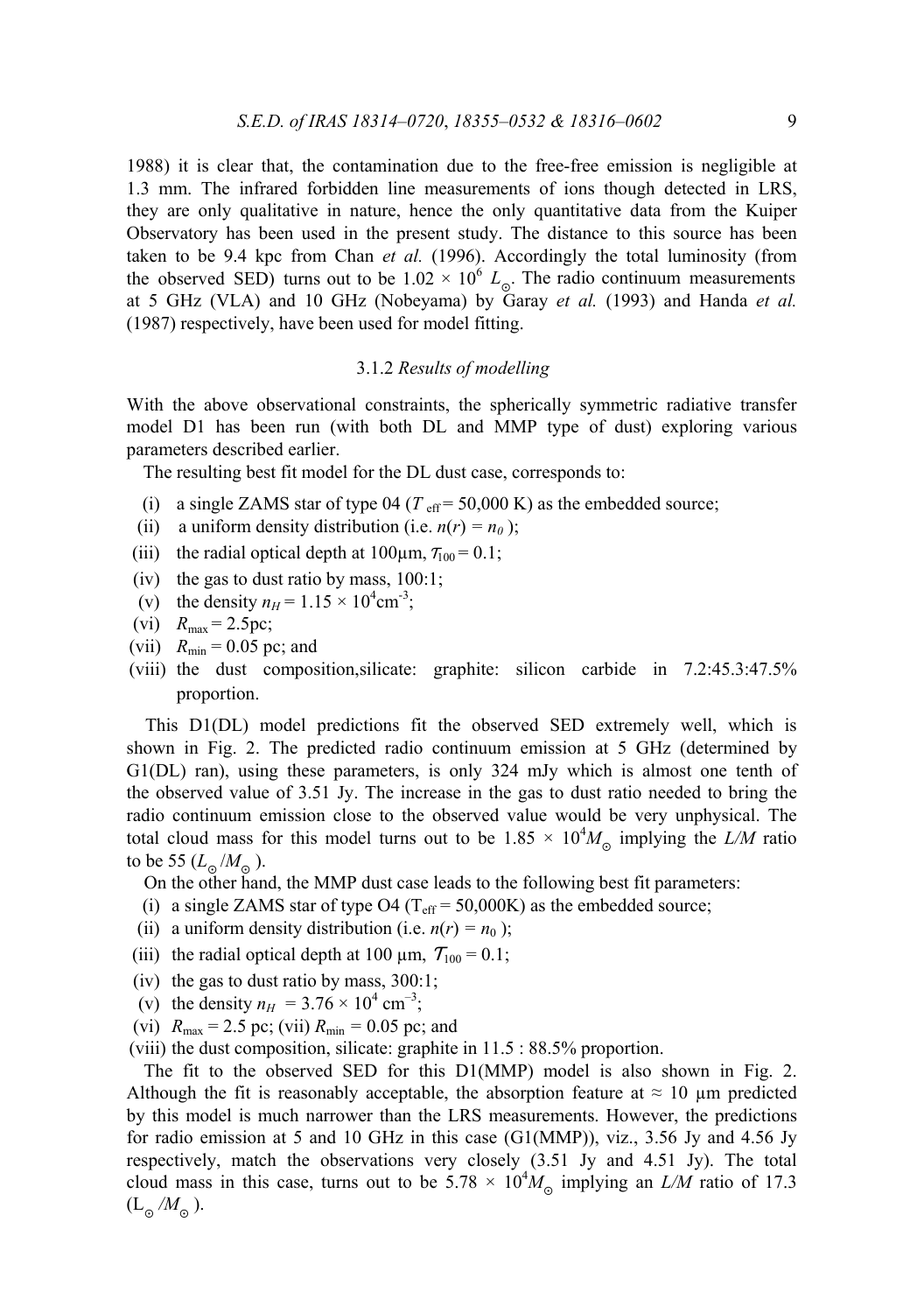

**Figure 2.** Spectral energy distribution for the source IRAS 18314–0720; the solid line represents LRS observations; the dashed line represents model with MMP grains; the dashdot-dash line represents model with DL grains; and the symbol  $\Diamond$  represents other observations (see text).

A comparison between the best fit parameters with DL and MMP dust, constrained by the observations of IRAS 18314–0720, bring out the following: most of the important parameters are identical including even the radial optical depth. This is quite reassuring to note that the geometry as well as the radial density distribution law are invariant to the type of dust (among DL and MMP) selected. Major differences exist for the radio continuum emission predicted and the dust grain composition. Considering the overall fit to the observed continuum SED from the dust and the radio continuum emission from the gas component, clearly the MMP is the favoured self-consistent model for IRAS 18314–0720. Next, we consider the additional information from the forbidden line emission of ionized heavy elements.

In order to predict the forbidden line emission from various ionized species of the gas component in IRAS 18314–0720, the G2 model calculations have been carried out. Runs have been made with the best fit parameters for both the models D1(DL) and D1(MMP). The resulting line luminosities are presented in Table 1. As described above (section 2.2.2) among the 27 relevant lines, only those are included which have intensities more that 1% of the neighbouring continua (for assumed instrumental spectral resolutions of the ISO spectrometers). The observed line strengths of IRAS 18314–0720, for the [SIII] (18.7 µm), [ΟΙΠ] (51.8 and 88.4µm), and [ΝΠΙ] (57.3 µm) lines as reported by Afflerbach et al. (1997; ACW), are listed in Table 2. The corresponding model predictions (in identical units) for both G2(DL) and G2(MMP) cases are presented in Table 2 for comparison. It is clear that both the models predict far less line emission (for all the four lines) compared to the observations. However, the DL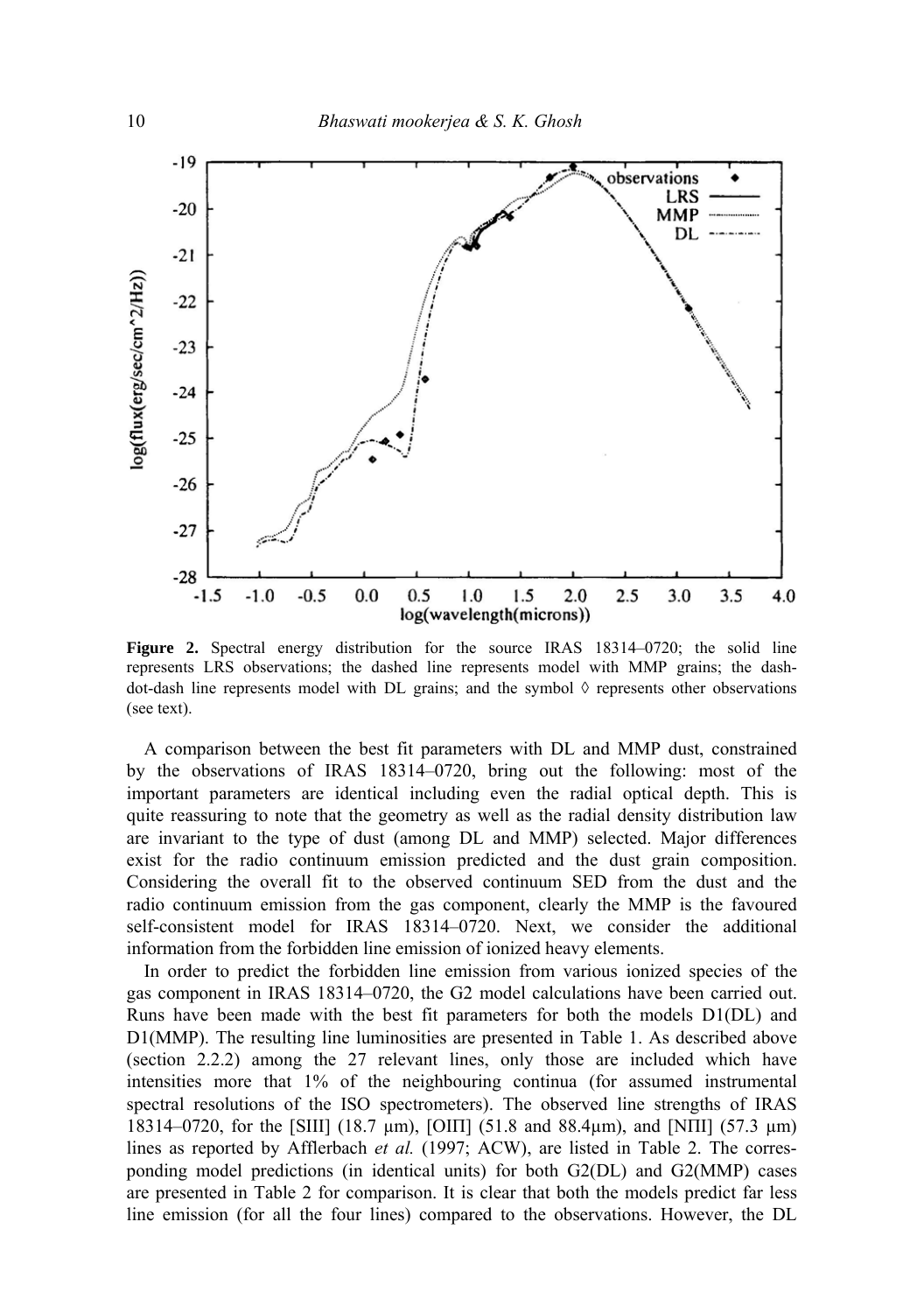| Line (wavelength in $\mu$ m) | <b>IRAS</b><br>18314-0720 |             | <b>IRAS</b><br>18355-0532 |             | <b>IRAS</b><br>18316-0602 |             |
|------------------------------|---------------------------|-------------|---------------------------|-------------|---------------------------|-------------|
|                              | DL                        | <b>MMP</b>  | DL                        | <b>MMP</b>  | DL                        | <b>MMP</b>  |
|                              | $L_{\odot}$               | $L_{\odot}$ | $L_{\odot}$               | $L_{\odot}$ | $L_{\odot}$               | $L_{\odot}$ |
| CII (157.7)                  | 2.50                      | 2.93        | 0.53                      | 0.62        | 0.15                      | 0.14        |
| OI (145.6)                   | 0.45                      | 3.00        | 0.14                      | 0.70        | 0.05                      | 0.13        |
| NI(121.8)                    | 0.09                      | 0.05        | 0.01                      | 0.01        | 0.002                     | 0.001       |
| OIII (88.4)                  | 31.3                      | 28.75       | 1.62                      | 1.76        |                           |             |
| OI(63.2)                     | 2.60                      | 4.90        | 0.88                      | 1.14        | 0.02                      | 0.20        |
| NIII (57.2)                  | 13.8                      | 10.42       | 1.07                      | 0.86        |                           |             |
| OIII (51.8)                  | 179.3                     | 109.5       | 10.3                      | 7.18        |                           |             |
| NeIII $(36.0)$               | 19.3                      | 10.18       | 1.37                      | 0.72        |                           |             |
| SiII (34.8)                  | 0.66                      | 0.46        | 0.11                      | 0.13        | 0.03                      | 0.02        |
| SIII (33.5)                  | 10.9                      | 1.73        | 1.05                      | 0.22        | 0.03                      |             |
| OIV (25.9)                   | 18.9                      | 0.53        | 0.11                      |             |                           |             |
| ArIII $(21.8)$               | 1.24                      | -           | 0.16                      |             |                           |             |
| SIII (18.7)                  | 19.6                      | 0.48        | 2.38                      | 0.07        | 0.06                      |             |
| NeIII $(15.6)$               | 124.8                     | 15.55       | 9.70                      | 1.37        |                           |             |
| ArV(13.1)                    | 0.70                      |             |                           |             |                           |             |
| NeII $(12.8)$                | 1.37                      |             | 0.64                      | 0.12        | 0.17                      | 0.006       |
| ArIII $(10.5)$               | 18.9                      |             | 0.75                      |             |                           |             |

**Table 1.** Luminosities of detectable lines from the three sources predicted from their models.

**Table 2.** Comparison of model predictions and observed line intensities (Afflerbach *et αl.*  1997) of IRAS 183140720.

| Line (wavelength in $\mu$ m)                                        |                              |                              |                                                                      |                                  |
|---------------------------------------------------------------------|------------------------------|------------------------------|----------------------------------------------------------------------|----------------------------------|
|                                                                     | G2(DL)                       | G2(MMP)                      | <b>Observations</b><br>(ACW)                                         | G2(ACW)                          |
| SIII (18.7)<br>OIII (51.8)<br>$\cdot$<br>NIII (57.2)<br>OIII (88.4) | 0.74<br>6.78<br>0.52<br>1.18 | 0.02<br>4.14<br>0.39<br>1.09 | $53.0 \pm 4.2$<br>$51.9 \pm 3.8$<br>$32.9 \pm 2.4$<br>$22.3 \pm 1.6$ | 47.00<br>80.21<br>16.55<br>26.67 |

case fares relatively better than the MMP case. ACW have explained these line emissions, originating from a region with electron density  $n_e$  = 825 cm<sup>-3</sup> and  $T_{\text{eff}}$  = 35, 000 K. Their  $n_e$  is too low compared to our models. Perhaps that is the main reason for the discrepancy. In order to verify that, another G2 run is carried out, with the values of  $n_e$ ,  $T_{\text{eff}}$  and the elemental abundances identical to those of ACW, but all other details identical to our D1(MMP) model. Results of this run, G2(ACW), are also presented in Table 2. The G2(ACW) predictions are very close to the observations for the [SIII] (18.7 μm) and [OIII] (88.4 μm) lines and within a factor of two for the rest.

This confirms that a lower value of  $n_e$  is mainly responsible for the higher observed line intensities in general. This is not unexpected since the collisional de-excitations will become important at higher densities thereby reducing the probability of radiative decays.

The above implies that although a uniform density self-consistent picture is able to explain the SED from the dust and the radio continuum emission from the gas, it fails to explain details of fine structure line strengths for ionized heavy elements. Whereas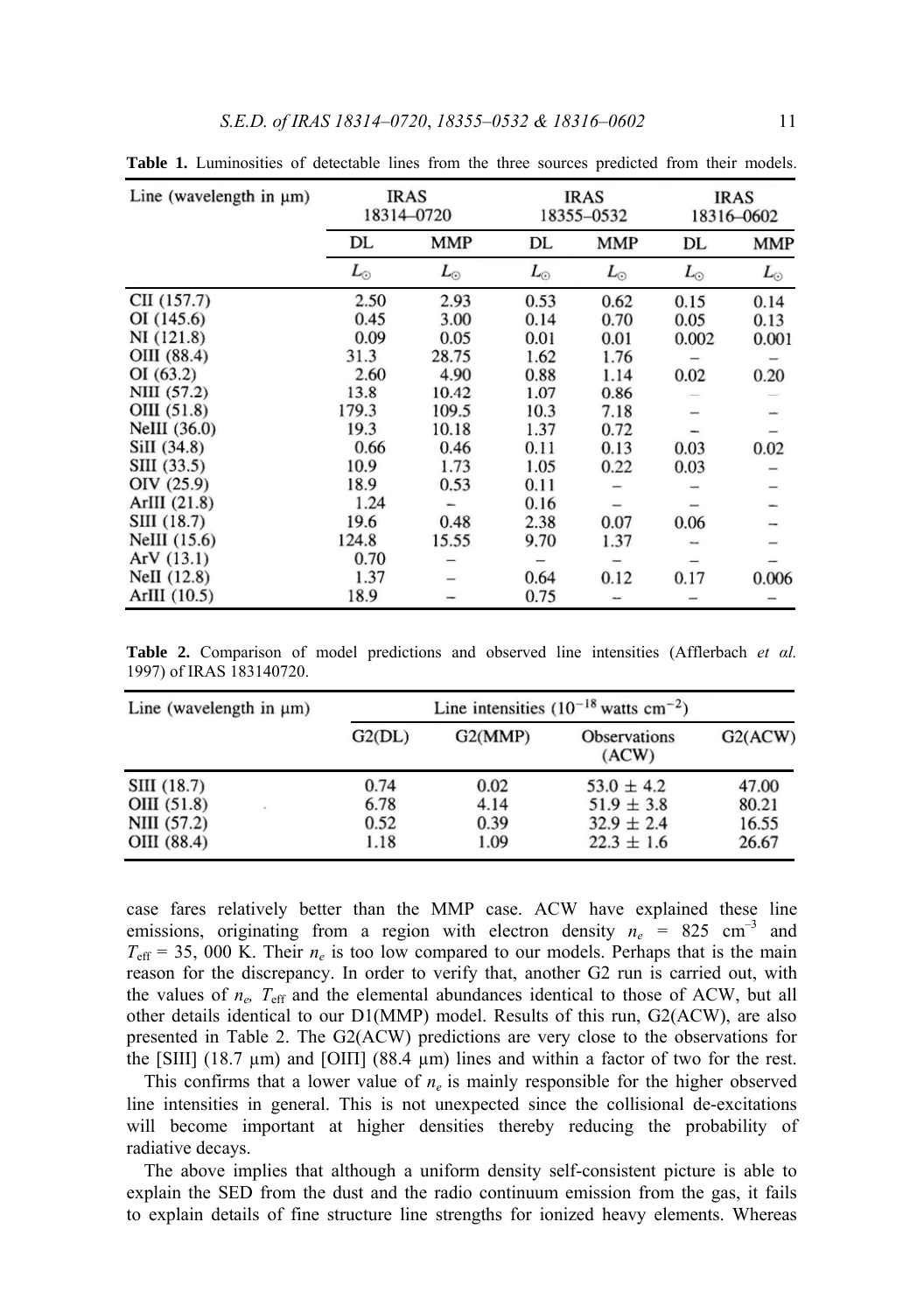the former suggests higher densities, the latter favours a lower one. The detection of molecular maser sources and CS line emission give additional support to the existence of dense medium predicted by our models. In actual source, the reality may lie somewhere in between, viz., a mixture of dense clumps in a thinner inter-clump medium. We explore the role of clumpiness on resolving the issue of fine structure line strengths. Consider the following simplistic scenario: clumps of constant density  $(\rho_1)$  immersed in the inter-clump (lower density of  $\rho_2$ ) medium, with a volume filling factor of f. The clumps are of uniform size and are uniformly distributed throughout the interstellar cloud. This picture has three parameters, viz.,  $\rho_1$ ,  $\rho_2$  and *f*.

In this approach, the inter-clump medium (with density  $p_2$ , as in the model of ACW) will be mainly responsible for the fine structure line emission (collisional deexcitation will be more important in the clumps). On the other hand, the radio continuum emission will be dominated by the region with higher  $n_e^2$ , i.e. the clumps. In addition, if the fit to the observed continuum emission from the dust (SED) is to remain intact, the effective total optical depth (due to dust grains) has to match that from the radiative transfer model (DL or MMP). Hence, there are three constraints to the scenario of clumpy medium:  $\rho_2$  dictated by the fine structure line data; $\langle n_e^2 \rangle$  from the radio continuum; and the dust optical depth from the continuum SED.

Assuming both the clump and the inter-clump medium to be optically thin in the radio; using the above three constraints; and DL type dust; we obtain the following parameters for IRAS 18314–0720. The clumps with a density of  $1.34 \times 10^5$  cm<sup>-3</sup> are embedded in the inter-clump medium (with a density of 825 cm<sup>-3</sup>; same as in ACW), with a volume filling factor of 0.08. The detection of 98 GHz line from the CS molecule, whose excitation requires a critical density  $\approx 3-4\times10^5$  cm<sup>-3</sup>, further supports the above density of the clumps.

For the radiative transfer modelling of the continuum SED to remain valid, the individual clumps must be optically thin even at the lowest relevant wavelength (i.e. UV). This condition translates the clump diameter to be less than  $10^{-3}$  parsec. For this size, the clumps are found to be optically thin at radio wavelengths as well, thus justifying our assumption of the same in calculating the density  $(\rho_1)$  and the volume filling factor of the clumps.

Thus, a self-consistent picture of IRAS 18314–0720 emerges with the DL model including clumpiness, which explains all three major types of observational constraints, viz., continuum SED, radio continuum and fine structure line emission from ionized heavy elements.

### 3.2 *IRAS 18355–0532*

The IRAS PSC source 18355–0532 has flux densities of 24.6, 209, 1127 and 1930 Jy in 12, 25, 60 and 100 µm bands respectively. This source is included in the original IRAS LRS Catalog. An inspection of the LRS spectrum led to the identification/possible identification of forbidden lines of neon and sulphur ions (Jourdain de Muizon *et al.* 1990). More detailed analysis has identified and quantified emission in a total of four lines from neon and sulphur (Simpson & Rubin 1990). IRAS 18355– 0532 corresponds to the RAFGL catalogue source no. 2211, which was detected in 4.2, 11 and 20 µm bands. IRAS 18355–0532 was also included in the IRAS colour selected sample of Chini *et al.* (1986) for study at 1.3 mm continuum and near infrared mapping (Chini *et al.* 1987). Although the CS emission at 98 GHz has been detected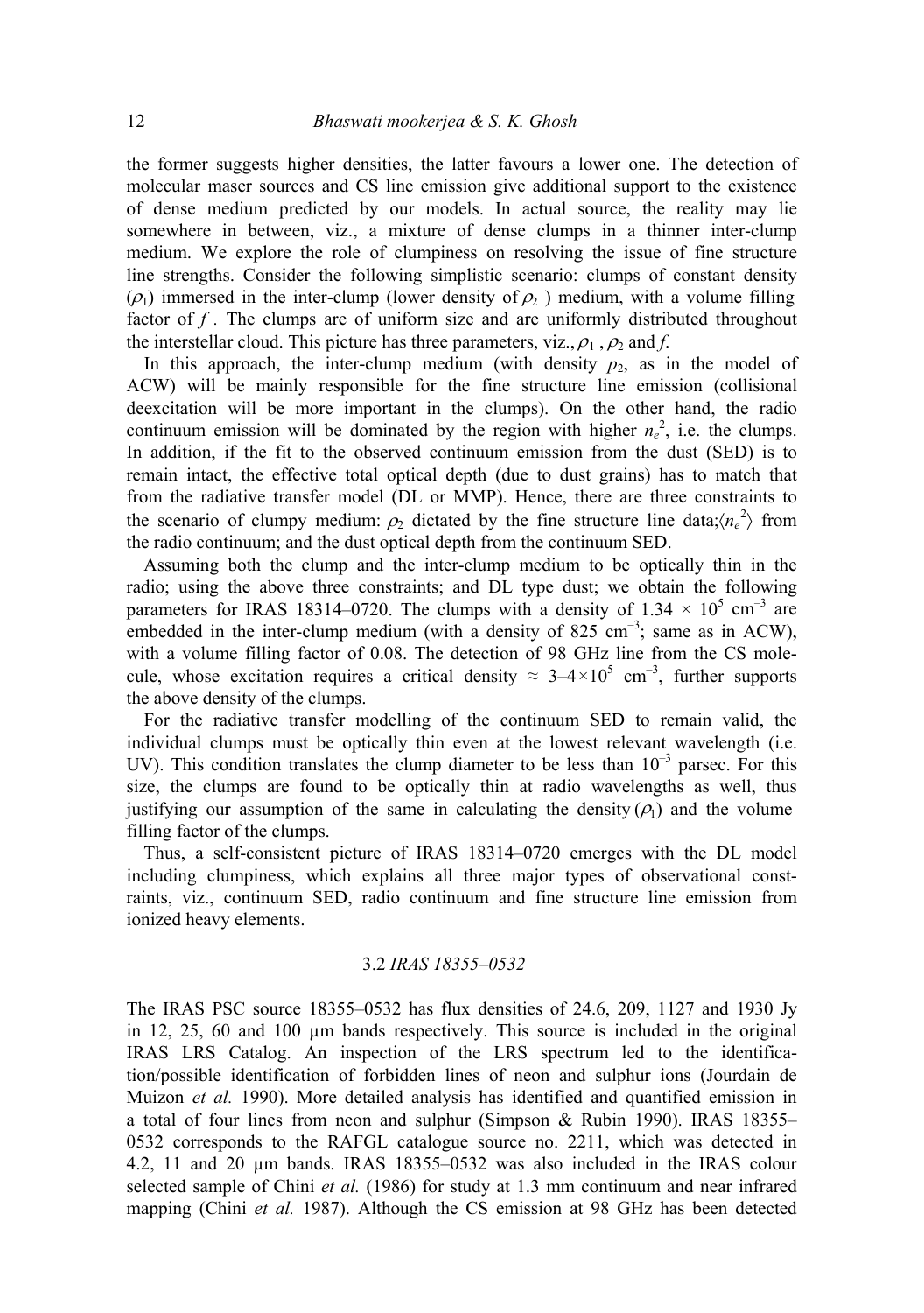from IRAS 18355–0532 (Bronfman *et al.* 1996), the searches for H<sub>2</sub>O (22.2 GHz) and methanol (6.6 GHz) maser emission have been unsuccessful (Codella *et al.* 1995; Schutte *et al.* 1993).

The radio continuum emission associated with IRAS 18355–0532 has been observed at various frequencies. The IRAS PSC associates 18355–0532 with radio continuum sources of Parkes and Bonn surveys of the Galactic plane at 5 GHz (Haynes *et al*. 1979, Altenhoff *et al.* 1979). Later surveys have also detected this source at 1.4, 5 and 10 GHz (Handa *et al.* 1987; Becker *et al.* 1994; Griffith *et al.*  1995; Zoonematkermani *et al.* 1990).

#### 3.2.1 *Observational constraints*

The observations of IRAS 18355–0532 have been chosen to constrain its modeling in the same fashion as in the case of IRAS 18314–0720. The observed SED has been constructed by the following measurements: IRAS PSC, IRAS LRS, 1.3 millimeter and the near infrared data. The infrared forbidden line intensities have been taken from Simpson & Rubin (1990), who have analysed and quantified the IRAS LRS measurements. The distance adopted to this source has been taken to be 6.6 kpc from Chini *et al.* (1987). The total luminosity of IRAS 18355–0532 from the observed SED is estimated to be  $1.21 \times 10^5 L_{\odot}$ . The radio continuum measurements at 5 GHz (VLA; Becker *et al.* 1994) and 10 GHz (Nobeyama; Handa *et al.* 1987) have been used for model fitting.

# 3.2.2 *Results of modelling*

The best fit parameters for the radiative transfer modelling (D1(DL) case) of IRAS 18355–0532, are as follows:

- (i) a single ZAMS star of type  $06.5$  ( $T_{\text{eff}}$  = 40,000 K) as the embedded source;
- (ii) a uniform density distribution (i.e.  $n(r) = n_0$ );
- (iii) the radial optical depth at 100  $\mu$ m,  $\tau_{100} = 0.1$ ;
- (iv) the gas to dust ratio by mass, 100:1;
- (v) the density  $n_H = 1.71 \times 10^4 \text{ cm}^{-3}$ ;
- (vi)  $R_{\text{max}} = 1.3 \text{pc}$ ;
- (vii)  $R_{\text{min}} = 0.007$  pc; and
- (viii) the dust composition, silicate : graphite : silicon carbide in 6.0:46.4:47.6% proportion.

The fit of this D1(DL) model to the observed SED is shown in Fig. 3. This fit is very good for most of the spectral region, including the 10 µm feature. Although, the model curve passes closely to the  $25 \mu m$  point of the IRAS PSC, it deviates from the longer wavelength region ( $\approx$  15–22  $\mu$ m) of the LRS spectrum. The radio continuum emission predicted by this model, at 5 GHz is only 51 mJy which is again one tenth of the observed value of 523 mJy. Like we stated earlier (in the case of IRAS 18314– 0720), for IRAS 18355–0532 also, we avoid increasing the gas to dust ratio to bring the radio continuum emission closer to the measurements, since that would require a very unphysical value. The total cloud mass for this model turns out to be  $4.93 \times 10 M_{\odot}$  implying the *L/M* ratio to be 24.5 ( $L_{\odot}$ / $M_{\odot}$ ).

The D1 (MMP) modelling leads to be the following best fit parameters for IRAS 18355–0532: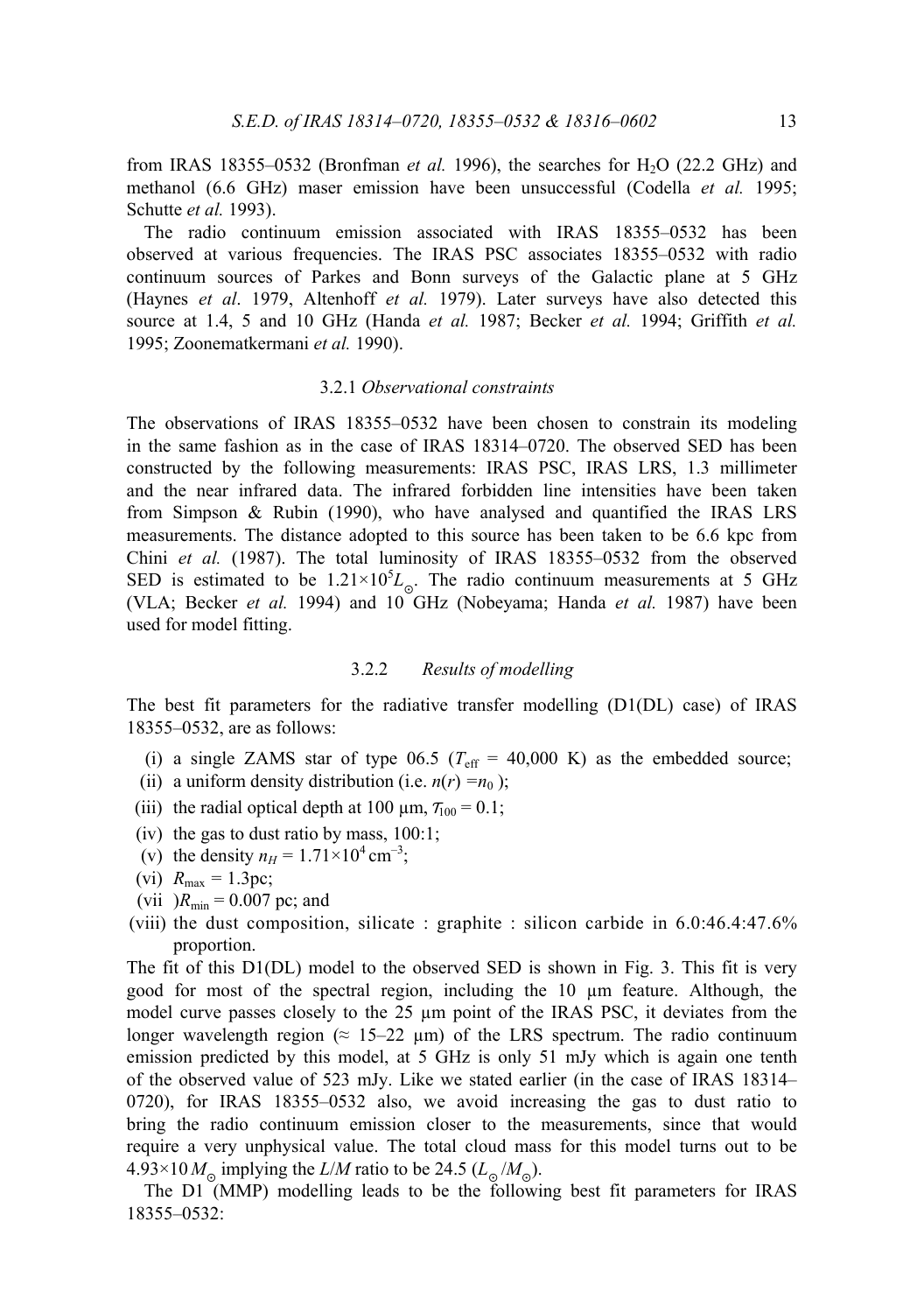

**Figure 3.** Spectral energy distribution for the source IRAS 18355–0532; the solid line represents LRS observations; the dashed line represents model with MMP grains; the dashdot-dash line represents model with DL grains; and the symbol  $\diamond$  represents other observations (see text).

- (i) a single ZAMS star of type  $06.5$  ( $T_{\text{eff}}$  = 40,000 K) as the embedded source;
- (ii) a uniform density distribution (i.e.  $n(r) = n_0$ );
- (iii) the radial optical depth at 100  $\mu$ m,  $\tau_{100} = 0.1$ ;
- (iv) the gas to dust ratio by mass, 300:1;
- (v) the density  $n_H = 7.20 \times 10^4 \text{ cm}^{-3}$ ;
- (vi)  $R_{\text{max}} = 1.3 \text{pc}$ ;
- (vii)  $R_{\text{min}} = 0.018 \text{ pc}$ ; and
- (viii) the dust composition, silicate: graphite in 12: 88% proportion.

The fit to the observed SED for D1(MMP) model is also shown in Fig. 3, which is reasonably good. This model fits the longer wavelength segment of the LRS spectrum quite well (which the DL case could not), but the  $10 \mu m$  feature predicted is much narrower than the observed one. The fit to 60 and 100  $\mu$ m IRAS PSC points is slightly poorer than the DL case. This G1(MMP) case is much more successful than G1(DL), in predicting the radio continuum emission. The predicted values for this case (G1(MMP)), are 872 mJy and 1.18 Jy at 5 and 10 GHz respectively, which are very close to the observed numbers (523 mJy and 1.61 Jy). The mass of the cloud associated with IRAS 18355–0532, for the parameters of this MMP model, is  $1.56 \times 10^4 L_{\odot}$ . This implies an  $L/M$  ratio of 7.8 ( $L_{\odot}/M_{\odot}$ )

Comparing the best fit parameters for IRAS 18355–0532, for the models with DL and MMP dust, one finds conclusions similar to the earlier case of IRAS 18314–0720.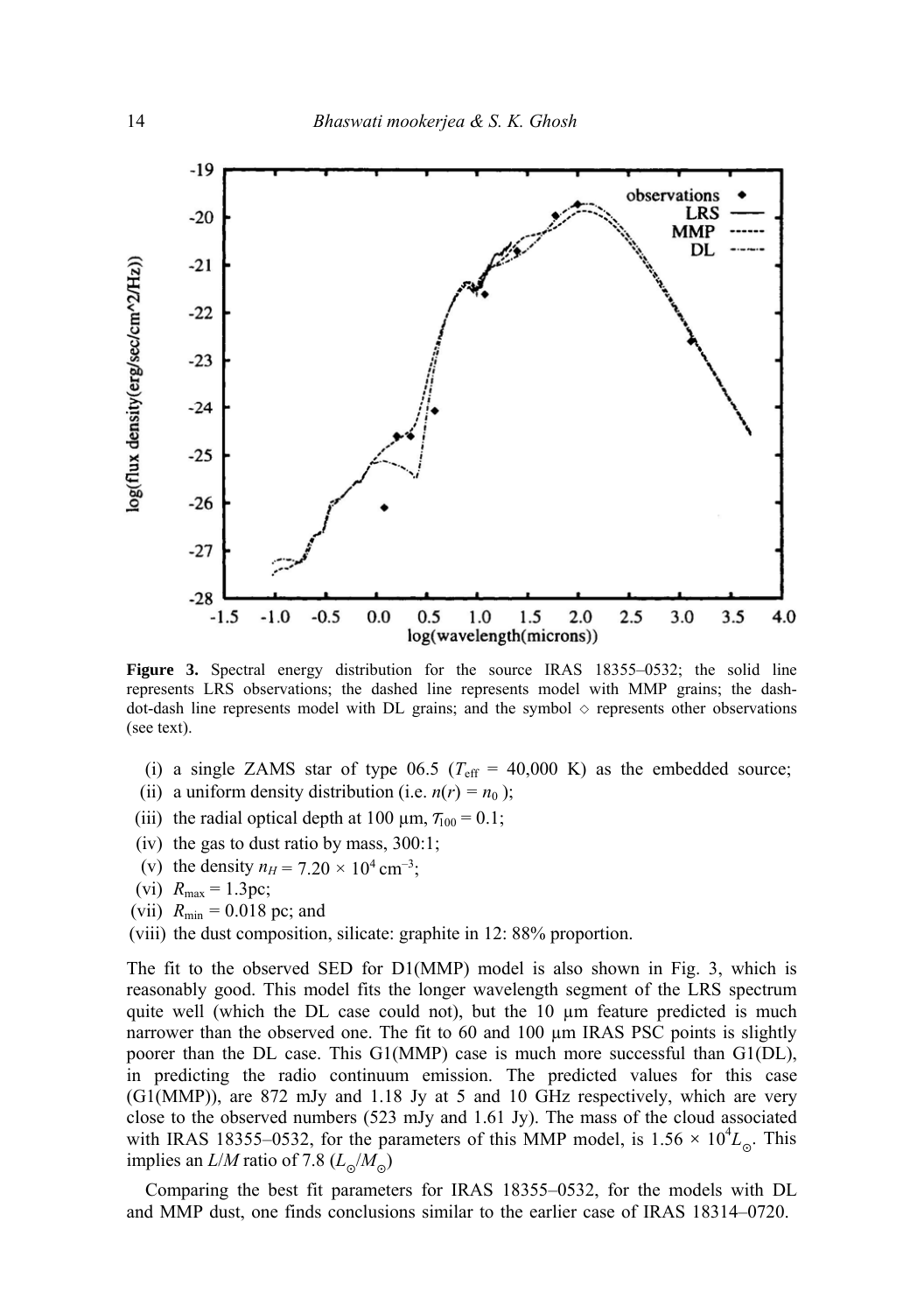| Line (wavelength in $\mu$ m)                                 | Line intensities $(10^{-18} \text{ watts cm}^{-2})$ |                                                                                    |                            |                              |
|--------------------------------------------------------------|-----------------------------------------------------|------------------------------------------------------------------------------------|----------------------------|------------------------------|
|                                                              | G2(DL)                                              | G2(MMP)                                                                            | Observations<br>(SR)       | G2(SR)                       |
| SIV (10.5)<br>NeII $(12.8)$<br>$NellI$ (15.6)<br>SIII (18.7) | 0.058<br>.0.048<br>0.745<br>0.182                   | $1.50 \times 10^{-5}$<br>$9.037 \times 10^{-3}$<br>0.105<br>$5.219 \times 10^{-3}$ | 0.5<br>14.0<br>8.1<br>14.0 | 3.09<br>2.55<br>6.91<br>8.35 |

**Table 3.** Comparison of model predictions and observed line intensities (Simpson & Rubin 1990) of IRAS 18355–0532.

Most important parameters are identical, e.g., radial density distribution and the radial optical depth. The differences exist for the predicted radio continuum and the dust grain composition. Once again, the MMP model is the favoured model for IRAS 18355– 0532, since it self consistently fits the observed continuum SED as well as the radio continuum emission, reasonably well. Similar to the earlier source, here again we consider the data of fine structure lines of ionized heavy elements in IRAS 18355–0532.

The predictions from the G2 runs for IRAS 18355–0532, corresponding to the above mentioned best fit parameters of  $D1(DL)$  as well as  $D1(MMP)$  models are also presented in Table 1. Once again the line luminosities for only the detectable infrared forbidden lines are included. Simpson & Rubin (1990; SR) have carefully analysed the 822 µm IRAS LRS data for IRAS 18355–0532, as one member of a large sample. They have quantified the line intensities for  $[SIV]$  (10.5  $\mu$ m),  $[Nell]$ (12.8  $\mu$ m), [NeIII] (15.6  $\mu$ m) and [SIII] (18.7  $\mu$ m) lines. These are also presented in Table 3. The corresponding model predictions (in identical units) for both G2(DL) and G2(MMP) cases are listed in Table 3 for easy comparison. Both the models predict far less line emission (for all the four lines) compared to the observations. Just like in the earlier case of IRAS 18314–0720, for IRAS 18355–0532 also, the DL fares much better than the MMR

Since there are two pairs of lines from the same elements, viz., S and Ne, the line ratios will be less sensitive to the abundances. Whereas the measured intensity ratios between [NeII]/[NeIII] and [SIII]/[SIV] are 1.7 and 28 respectively, the same for the G2(DL) model are 0.06 and 3.1. It is interesting to note that, if in the same G2(DL) model, the  $T_{\text{eff}}$  is reduced to 28,000 K, then both the observed line ratios are reproduced.

SR have modelled the line emissions from IRAS 18355–0532, with electron density  $n_e = 3.16 \times 10^3$  and  $T_{\text{eff}} = 38,500$  K. This  $n_e$  is very low compared to our models. In addition, their elemental abundances are different from ours. In order to verify the hypothesis that, the high value of  $n_e$  is responsible for the failure of our models to predict the line intensities, another G2 run is carried out with the abundances,  $n_e$  and *T*eff values from SR, but all other details same as D1(MMP). Predictions of this model, G2(SR), are also presented in Table 3. The G2(SR) predictions are reasonably close to the observations for the [NeIII] (15.6  $\mu$ m) and [SIII] (18.7  $\mu$ m) lines but the other two line intensities are down by a factor of  $\approx$  6. This success of G2(SR) supports the above hypothesis about the value of *ne,* which is not unexpected since the collisional deexcitations become less important at lower densities.

Once again, like in the case of IRAS 18314–0720, for IRAS 18355–0532 also, a uniform density self-consistent picture is able to explain the SED from dust and the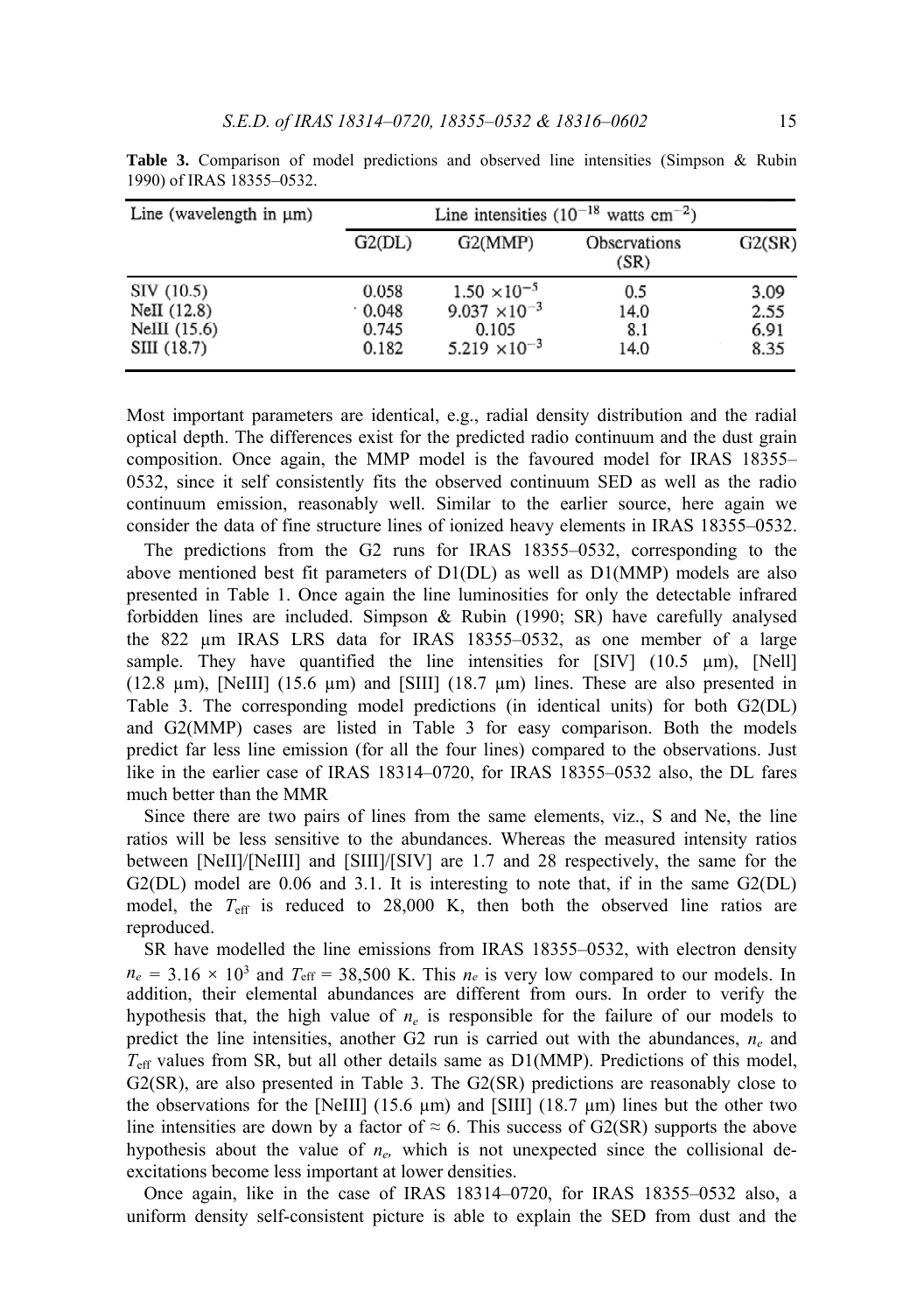radio continuum emission from the gas, but fails to explain details of fine structure line strengths for ionized heavy elements. The detection of molecular maser sources and CS line further supports the existence of denser medium predicted by our selfconsistent models. Since again, a lower value of  $n_e$  has been relatively more successful in predicting the forbidden line strengths, we propose the possible scenario of clumpiness in IRAS 18355–0532 too, for resolution of the above problem, like the earlier case of IRAS 18314–0720.

Using an identical approach of incorporating clumpiness in IRAS 18355–0532, as was used for the earlier source IRAS 18314–0720, a physically meaningful solution has been found corresponding to the DL scheme of modelling. This solution corresponds to the following parameters:  $\rho_1 = 2.12 \times 10^5 \text{ cm}^{-3}$ ;  $\rho_2 = 3.16 \times 10^3 \text{ cm}^3$ (same as in SR) and  $f = 0.067$ . The detection of 98 GHz line from the CS molecule further supports the above density inside the clumps. Once again, arguing from the point of validity of the DL modelling of the continuum SED, the upper limit on the diameter of the clumps is set to  $5.2 \times 10^{-4}$  parsec.

Thus, even for IRAS 18355–0532, a self-consistent picture emerges with the DL model including clumpiness, which explains all three major types of observational constraints.

# 3.3 *IRAS 18316–0602*

The IRAS PSC source 18316–0602 has flux densities of 22.8, 138, 958 and 2136 Jansky in 12, 25, 60 and 100 µm bands respectively. This source is included in the IRAS LRS Catalog. The LRS spectrum shows the 10 µm silicate feature, but no forbidden line or any feature due to the Polycyclic Aromatic Hydrocarbons (Jourdain de Muizon *et al.* 1990). However, recent ISO-SWS measurements of IRAS 18316– 0602 do show a very rich spectrum full of various solid state molecular features (d'Hendecourt *et al.* 1996; Dartois *et al.* 1998). IRAS PSC associates 18316–0602 with RAFGL 7009S, which was detected at 4.2, 11, 20 and 27  $\mu$ m. Sub-millimeter and millimeter waveband continuum observations of IRAS 18316–0602 have been carried out at 450, 800, 850 and 1100 µm by Jenness *et al.* (1995) and McCutcheon *et al.* (1995). The 2.6 mm CO line has also been detected from this source by McCutcheon et al. 1991. The CS and NH<sub>3</sub> emission have been detected from IRAS 18316–0602 (Bronfman *et al* 1996; Molinari *et al.* 1996). Searches for H2O and methanol maser emission from this source have also been successful (Brand *et al.*  1994; van der Walt *et al.* 1995; Codella *et al.* 1996)

The radio continuum emission associated with IRAS 18316–0602 has been observed at 5 and 8 GHz (Jenness *et al.* 1995; McCutcheon *et al* 1991; Kurtz *et al.*  1994; Griffith *et al.* 1995).

# 3.3.1 *Observational constraints*

The observed SED for IRAS 18316–0602 has been generated from the following: IRAS PSC, IRAS LRS, selected continua from the ISO-SWS spectrum  $(3-8 \mu m)$  and all theavailable sub-mm/mm observations (450–1100 µm).Radio continuum data at 5 and 8 GHz have been used as constraints for the modelling of this source.

The distance to this source has been taken to be 3.3 kpc from Chan *et al.* (1996). The corresponding total luminosity is  $2.54 \times 10^4 L_{\odot}$ .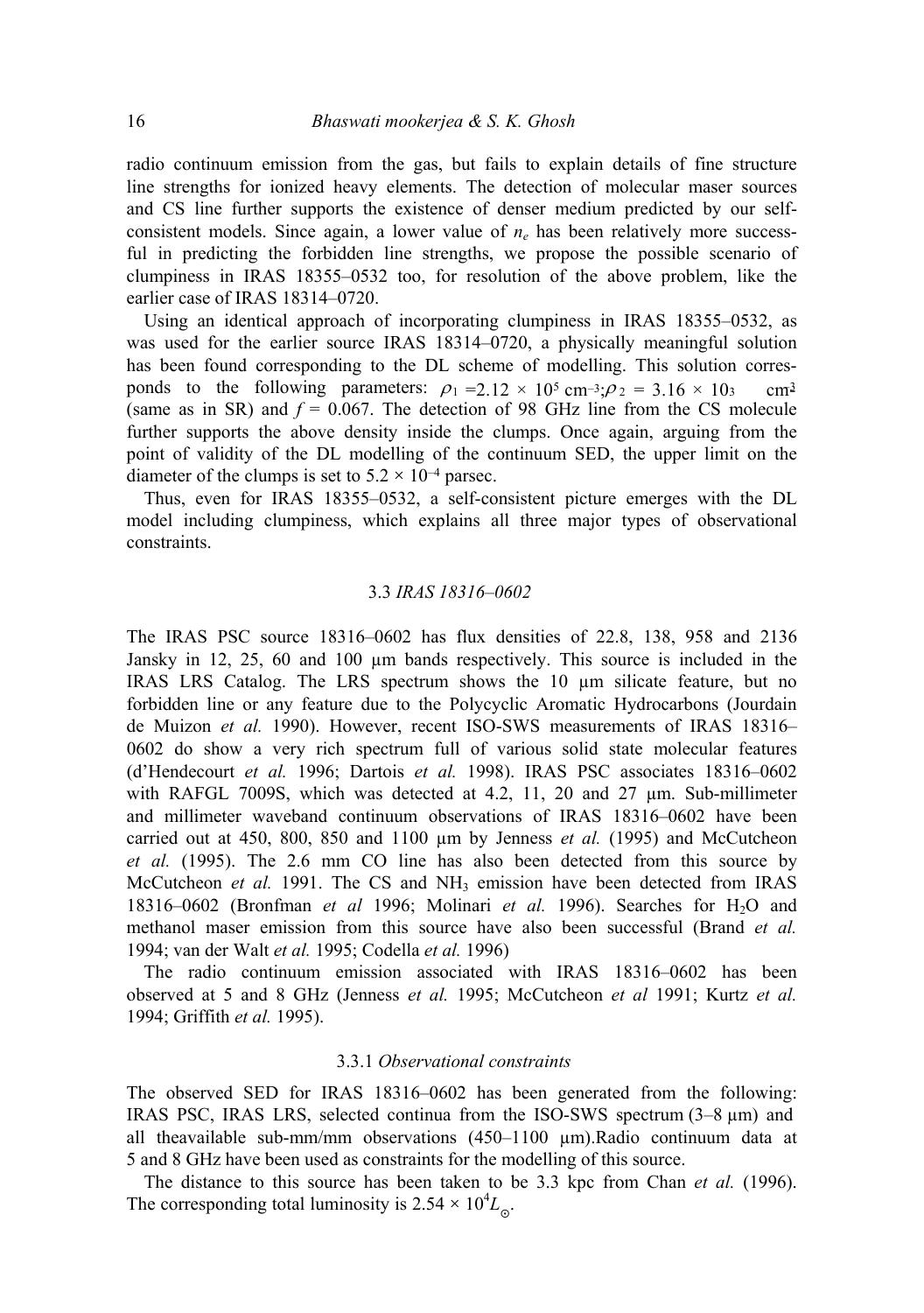# 3.3.2 *Results of modelling*

The total luminosity of IRAS 18316–0602 corresponds to a single ZAMS star of type BO ( $T_{\text{eff}}$  = 30,900 K). However, since a single ZAMS star as the embedded source leads to a poor fit to the observed SED as well as the radio continuum data, various clusters of ZAMS stars with a given Initial Mass Function but a variable upper mass cut-off (*Mu*), have been tried. After exploring the parameter space for Dl(DL) modelling, the following best fit parameters have been determined for IRAS 18355–0532:

- (i) a cluster of ZAMS stars with an Initial Mass Function of the form  $N(M) \approx$  $M^{-2.4}$ , with the upper mass cut off,  $M_u$ , corresponding to the type B1,
- (ii) a uniform density distribution (i.e.  $n(r) = n_0$ );
- (iii) the radial optical depth at 100  $\mu$ m,  $\tau_{100} = 0.1$ ;
- (iv) the gas to dust ratio by mass, 100:1;
- (v) the density  $n_H = 2.28 \times 10^4 \text{ cm}^{-3}$ ;
- (vi)  $R_{\text{min}} = 0.0001$  pc; and
- (vii) the dust composition, silicate: graphite: silicon carbide in 71.8:28.2:0.0% proportion.

The above parameters are also consistent with the column density  $(N_H)$  derived from CO measurements of McCutcheon *et al* 1991. The fit of this D1(DL) model to the observed SED is shown in Fig. 4. This fit is very good for most of the spectral



**Figure 4.** Spectral energy distribution for the source IRAS 18316–0602; the solid line represents LRS observations; the dashed line represents model with MMP grains; the dashdot-dash line represents model with DL grains; the symbol + represents SWS observations; and the symbol  $\Diamond$  represents other observations (see text).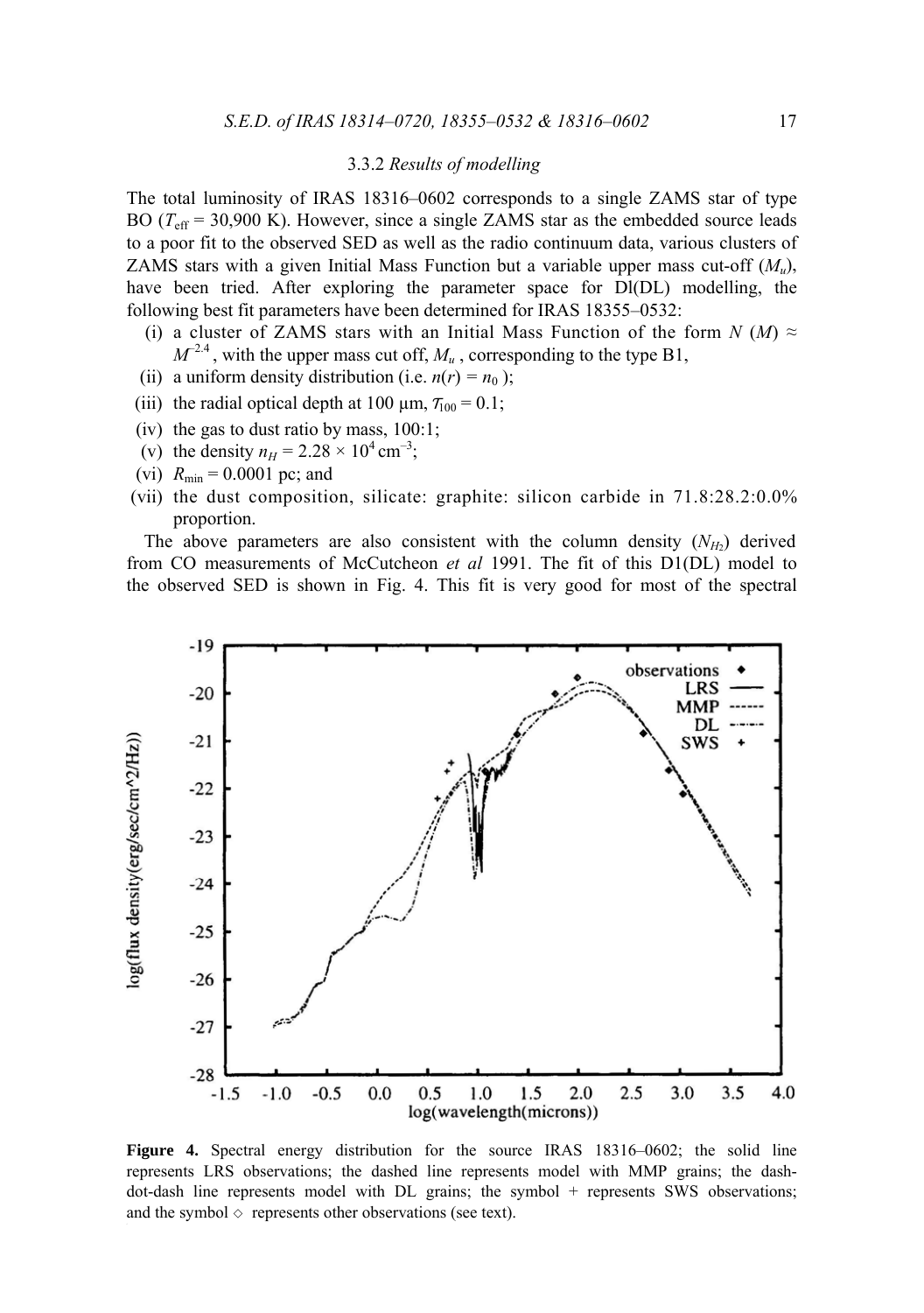region, particularly for the longer wavelengths of the LRS spectrum. The position of the predicted  $\approx$  10 µm feature is slightly to the shorter wavelength side compared to the observations (LRS). Any attempt to "align" this feature towards the longer wavelength by increasing SiC dust relative to the silicate dust, leads to very poor fit to the 15–22 µm part of the spectrum (LRS data). Incidentally, the SiC dominant dust composition corresponding to the best aligned feature, is  $-$  silicate: graphite: silicon carbide in 0.9:11.0: 88.1% proportion. Although the predicted SED by the DL model passes acceptably close to the ISO-SWS continuum at 4.0 µm, the fit is rather poor at 5.0 and 5.5 µm, the observed values being about 3 times the predictions. The radio continuum emission predicted corresponding to this model, at 5 GHz is about 2.16 mJy which is reasonably close to the observed value of 2.7 mJy. In fact a slight increase the gas to dust ratio can bring the model prediction exactly to the measured value the total cloud mass for this DL model turn out to be  $3.88 \times 10^3$  *M* implying the *L*/*M* ratio to be 6.55 ( $L_{\alpha}/M_{\odot}$ ).

The D1(MMP) modelling leads to the following best fit parameters for IRAS 18316–0602:

- (i) a cluster of ZAMS stars with an Initial Mass Function of the form  $N$  (*M*)  $\approx$  $M^{-2.4}$ , with the upper mass cut off,  $M_u$ , corresponding to the type B1
- (ii) a uniform density distribution (i.e.  $n(r) = n_0$ );
- (iii) the radial optical depth at 100  $\mu$ m,  $\tau_{100} = 0.1$ ;
- (iv) the gas to dust ratio by mass,  $300:1$ ;
- (v) the density  $n_H = 7.74 \times 10^4 \text{cm}^{-3}$ ;
- (vi)  $R_{\text{min}} = 0.0005$  pc; and
- (vii) the dust composition, silicate: graphite in 11: 89% proportion.

The fit to the observed SED of IRAS 18316–0602 by the D1(MMP) model is also shown in Fig. 4. Although this fit crudely represents the broad overall shape of the SED, it fails to reproduce many details, particularly near the  $\approx 10$  µm feature. The predicted feature in this MMP case is far too narrow as well as shallow compared to the LRS data. At far infrared wavelengths also (IRAS PSC 60 and 100 µm) the predictions are below the observations. The predicted radio emission at 5 and 8 GHz in this case (G1(MMP)) are 3.3 and 3.4 mJy respectively, which are in reasonable agreement with the observations (2.7 and 3.8 mJy; McCutcheon *et al.* 1991; Jenness *et al.* 1995). The cloud mass for this MMP case is  $1.31 \times 10^4$  *L* ... leading to a value for the *L*/*M* ratio of 1.9 ( $L_{\alpha}/M_{\odot}$ ).

The D1(DL) is clearly the preferred model for IRAS 18316–0602. The detection of maser sources associated with IRAS 18316–0602 is consistent with best fit model gas densities.

The model G2 prediction (corresponding to the best fit parameters of D1(DL) as well as D1(MMP) cases) for all the detectable infrared forbidden line emission from IRAS 18316–0602 have been presented in Table 1, alongwith other two sources. Although IRAS 18316–0602 has been studied by the ISO-SWS spectrometer covering the entire wavelength range of  $2.5-45$  µm, the observations/data binning have been carried out at a low resolution of 300–500 (d'Hendecourt *et al.* 1996; Dartois *et al.* 1998). The few selected narrow wavelength regions covered at higher resolution (1500–2000; Dartois *et al.* 1998) do not cover the lines predicted to be detectable by our models (see Table 1). In addition, the detectability criterion used by us uses ISO-SWS observation modes with much higher resolution (in the 12–45 µm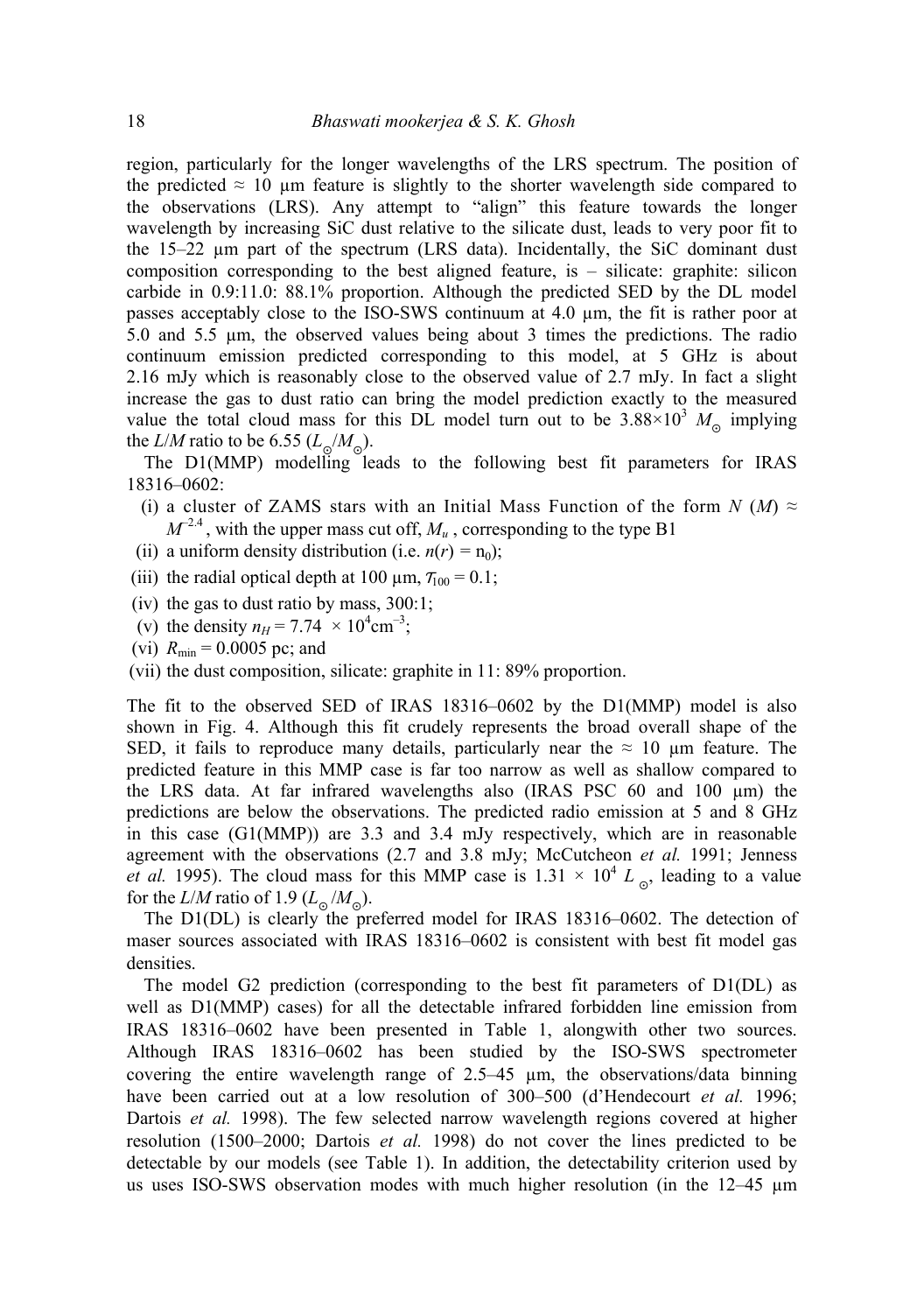region) than these reported spectra (i.e. even if the predicted lines were covered, they would not have been detectable at this intermediate resolution observational mode employed by Dartois *et al.* 1998).

For IRAS 18316–0602 too, like in the cases of IRAS 18314–0720 and 18355– 0532, a uniform density self-consistent picture is able to explain the SED from dust and the radio continuum emission from the gas. Unfortunately, no measurement exists to date, for any infrared fine structure line for this source. In case, IRAS 18316–0602 has been observed using the ISO-LWS spectrometer (in high resolution configuration), then our models can be qualified further.

### **4. Conclusions**

A simple yet self-consistent approach towards explaining observed spectral energy distribution of interstellar clouds with embedded YSO's/compact HII regions has been described. The radiation of the embedded source/(s) is transported through the dust and the gas components by different schemes in spherical geometry. Two kinds of dust have been considered (Draine & Lee (DL); and Mezger, Mathis & Panagia (MMP)), each with its own variable composition. Here, by self-consistent one means that the same geometric and physical configuration fits the observed data for the emission from the dust (most of the infrared, sub-mm, mm part of the SED) as well as the emission from the gas (radio continuum).

The effectiveness of this scheme has been assessed by applying it to three Galactic star forming regions associated with IRAS 18314–0720, 18355–0532 and 18316– 0602. They cover a range of about 40 in luminosity of the embedded source/(s). Relevant observational data for these sources have been modelled to extract information about their physical size, density distribution law, total optical depth and dust composition. Interestingly, in all these three cases, the best fit models correspond to the uniform density distribution (for either DL or MMP dust). Similar conclusion about constant density envelopes, has been drawn recently by Faison *et al.* (1998) for a sample of 10 Galactic compact HII regions.

For both IRAS 18314–0720 and 18355–0532, the MMP dust models are the favoured models, since they not only give reasonably acceptable fits to the continuum SED, but also explain the radio continuum data.

Even though SED and radio continuum observations have been well explained by the above modelling, they predict much lower intensities for fine structure lines of ionized heavy elements, wherever measurements are available (IRAS 18314–0720 and 18355–0532). This discrepancy has been resolved by invoking clumpiness in the interstellar medium. Two phase (clump/inter-clump) models with DL type dust, have been successfully constructed for IRAS 18314–0720 and 18355–0532.

In the case of IRAS 18316–0602, DL is the preferred model which gives a very good fit to the observed SED, as well as predicts radio continuum emission which is consistent with the measurements.

#### **Acknowledgements**

It is a pleasure to thank Gary Ferland for his help on several occasions regarding the code CLOUDY; and D. Narasimha for clarifying certain doubts about radiative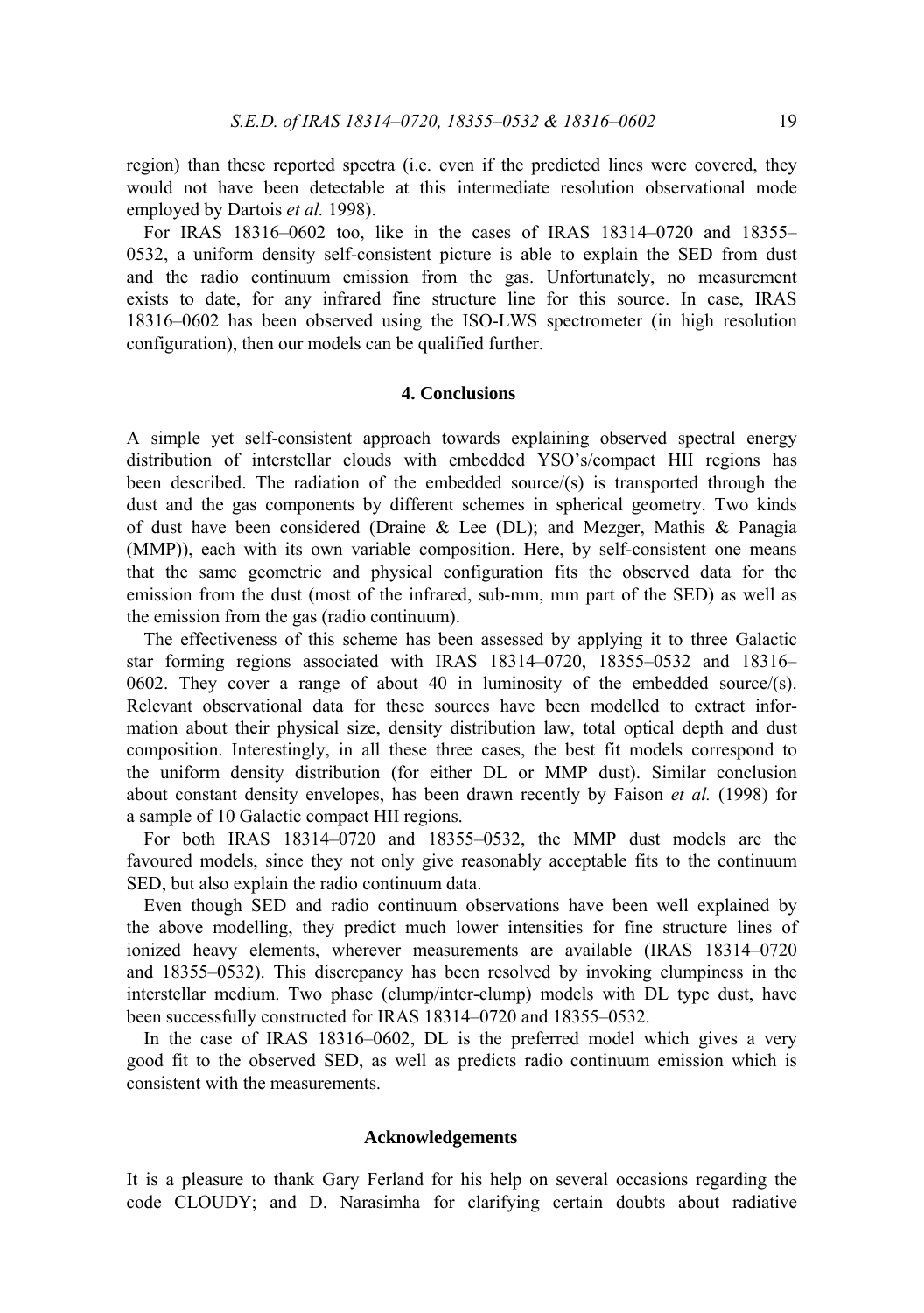transfer. Members of Infrared Astronomy Group are thanked for their comments. The authors thank the anonymous referee for the comments which improved the conclusions regarding clumpiness.

# **APPENDIX 1**

# A.1 *Simple approach to radiative transfer through the gas (G1)*

In this simple approach, the extent of the ionized region (in spherical geometry) is determined by transporting the Lyman continuum photons (from the centrally located star/star cluster) through the cloud including the effect of the dust, where they can exist (as determined by their sublimation). The gas component of the cloud is assumed to consist of only hydrogen. Next, the radio continuum emission emerging from the cloud is calculated by transporting the radio photons (free-free emission throughout the ionized medium of the cloud), through the entire cloud without making any approximation about the optical thinness of the gas (i.e. self absorption is treated appropriately). The gas to dust coupling has been neglected.

# A. 1.1 *Extent of the ionized region*

The size of the HII region has been calculated by considering photoionization and recombination of hydrogen, along with the absorption due to the dust grains. The presence of the dust reduces the size of the ionized region, (*R*ΗΠ ), compared to that of pure gas Stromgren sphere considerably, depending on the density and the gas to dust ratio. The dust grains can exist in principle, only beyond a radial distance, say  $r_{\text{sub}}$ , depending on its sublimation temperature and the radiation field due to the central source. In practice, the actual distance beyond which the dust exists, say  $r_{\text{fit}}$  is determined by the model fitting of the observed SED, by radiative transport calculations through the dust (D1(DL) or D1(MMP)). The  $r_{fit}$  is often much larger than  $r_{sub}$ .

Hence, whether one encounters a dusty Stromgren sphere or not, is determined by the type of the star/integrated spectrum of the cluster; radial density distribution around the central star; and  $r<sub>fit</sub>$ . We call it Case A, if the ionized region extends into the region where gas and dust coexist. The other case of entire ionized region devoid of any dust grains is termed Case B. So for Case B, the extent of the ΗΠ region can be obtained by solving the equation,

$$
-dN(r) = 4\pi\alpha_2 r^2 n_e^2(r) dr \tag{1}
$$

where, *N* is the number of Lyman continuum photons,  $\alpha_2$  is the recombination coefficient for hydrogen (for recombinations to all states except the ground state) and  $n_e$  is the number density of electrons or  $H^+$  ions (for a pure HII region), which in our case is the gas number density  $(n_e)$  and may be given by,

$$
n_g = n'_0 \left(\frac{R_{\min}}{r}\right)^m, \quad m = 0, 1, 2. \tag{2}
$$

For  $m = 0,1,2$  equation (1) can be solved easily by using the boundary condition

$$
\text{at} \quad r = r_*, \quad N(0) = N_{\text{Lyc}} \tag{3}
$$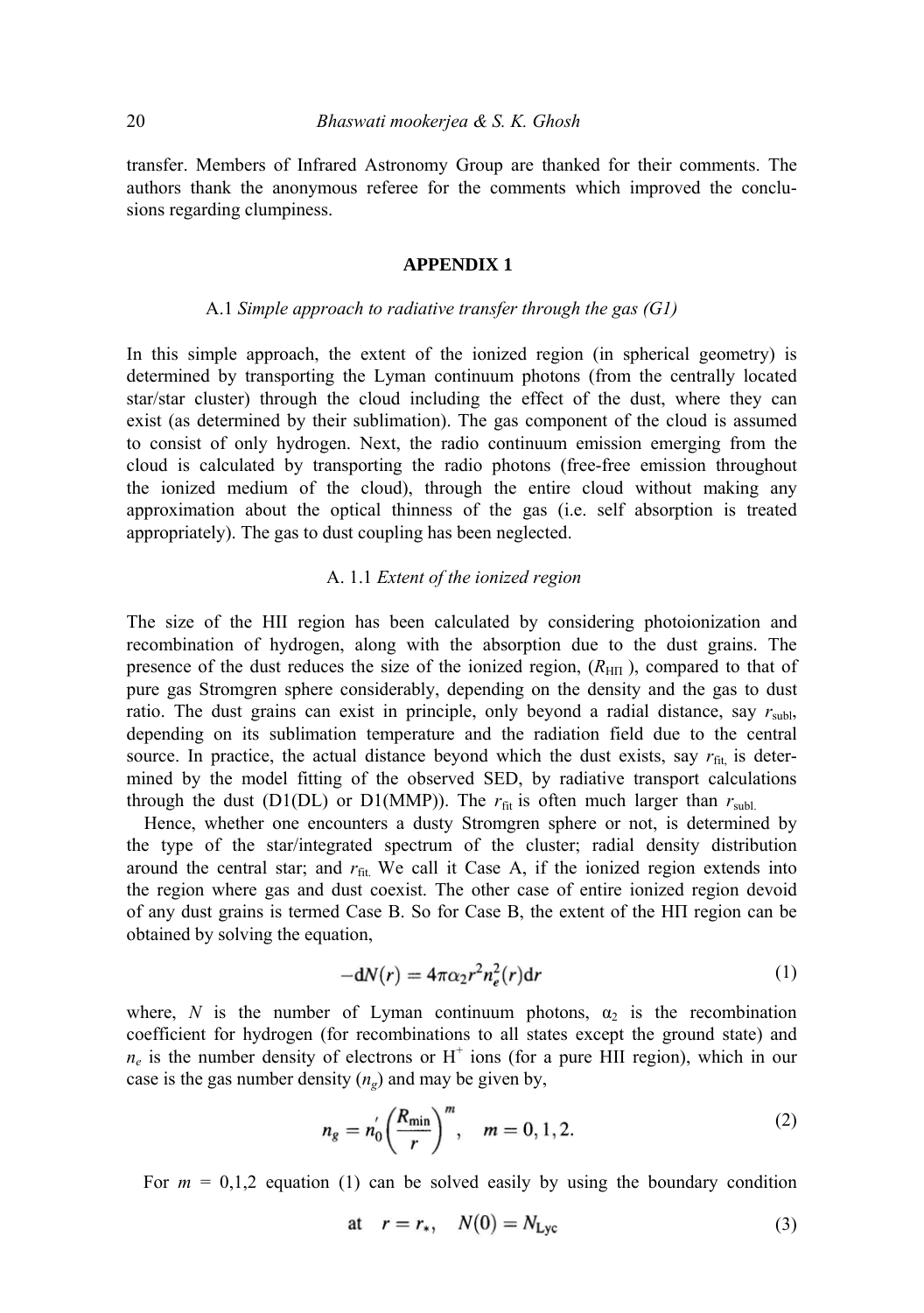where,  $N_{\text{Lyc}}$  is the total number of Lyman continuum photons emitted per second by the embedded exciting star/star cluster and  $r_*$  is an effective stellar radius (with volume equal to the sum of that of all the stars of the embedded cluster; as it turns out, results are extremely insensitive to  $r_{*}$ ).

In case A however, the ionizing (Lyman continuum) photons experience further attenuation due to direct absorption by the dust, so the modified radiation transfer equation would be,

$$
-dN(r) = 4\pi r^2 \alpha_2 n_e^2 dr + N(r) \tau_{\text{Lyc}} dr \tag{4}
$$

where  $\tau_{\text{Lyc}}$  refers to the optical depth of dust at  $\lambda$  < 912 Å. We solve the above equation, using the boundary conditions,

at 
$$
r = R_{\min}, \quad N(R_{\min}) = N_1
$$
 (5)

where  $N_1$  is determined by using equation (1) and

$$
at \t r = R_{\text{HII}}, \t N(R_{\text{HII}}) = 0 \t (6)
$$

# A. 1.2 *Calculation of continuum emission*

With  $R_{\text{HII}}$  properly determined, the radio continuum emission which occurs due to the free-free emission from the ions and electrons can be calculated by using the formula (Spitzer 1978),

$$
J_{\nu} = \int_{r_{\star}}^{R_{\rm HII}} 4\pi r^2 (4\pi\epsilon_{\nu}) e^{-\int_{r}^{R_{\rm HII}} \kappa_{\nu} dr} dr \tag{7}
$$

where, the coefficients of emission  $\varepsilon$ <sub>*v*</sub> and absorption  $k$ <sub>*v*</sub> are respectively given by,

$$
\epsilon_{\nu} (erg/cm^3/sec/sr/Hz) = 5.44 \times 10^{-39} g_{ff} Z_i^2 n_e n_i T^{-0.5} e^{-h\nu/kT}
$$
 (8)

$$
\kappa_{\nu}(1/\text{cm}) = 0.1731(1+0.130\log(T^{3/2}\nu^{-1}))Z_i^2 n_e n_i T^{-3/2}\nu^{-2}
$$
 (9)

with, Gaunt factor (*gff)* given by,

$$
g_{ff} = 9.77(1 + 0.130 \log(T^{3/2} \nu^{-1})). \tag{10}
$$

An electron temperature of 8000 Κ has been assumed for all calculations. The radio continuum emission is computed at different frequencies depending on the availability of measurements for the particular astrophysical source under study. The frequencies are typically between 5 and 10 GHz.

## **References**

Afflerbach, Α., Churchwell, E., Werner, M. W. 1997, *Astrophys. J.,* **478**, 190 (ACW).

Aller, L. H., Liller, W. 1968, *Stars and Stellar Systems,* **Vol. VII**, 483.

Altenhoff, W. J., Downes, D., Pauls, T., Schraml, J. 1979, *Astr Astrophys. (Suppl)*, **35**, 23.

Baldwin, J., Ferland, G. J., Martin, P. G. *et al.* 1991, *Astrophys. J.,* **374**, 580.

Becker, R. H., White, R. L., Helfand, D. J., Zooneraatkermani, S. 1994, *Astrophys. J. Suppl*., **91**, 347.

Brand, J.,Cesaroni, R., Caselli, P. *et al.* 1994, *Astr. Astrophys.* (*Suppl*)*,* **103**, 541. ,,